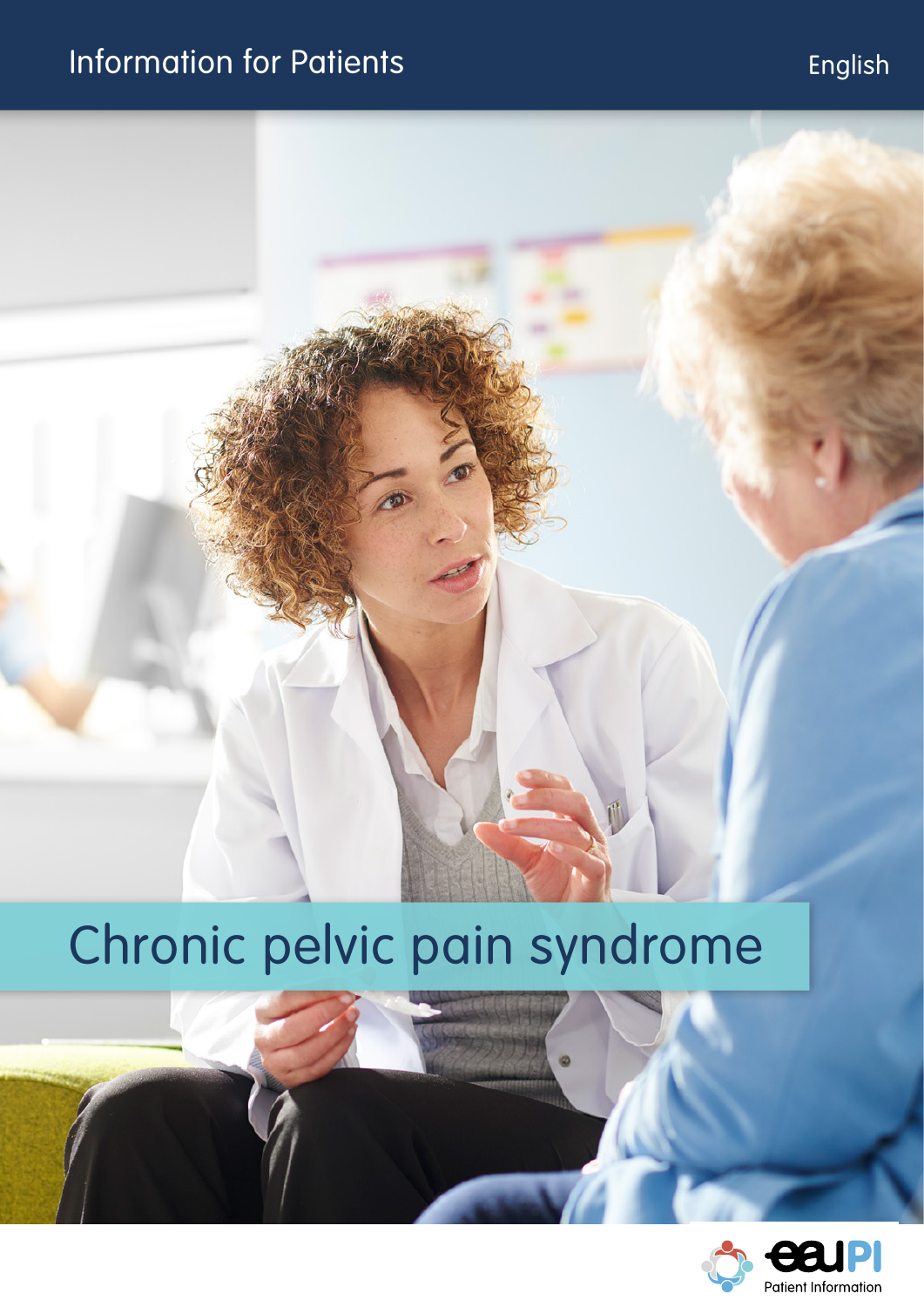## Table of contents

| What is bladder pain syndrome and what causes it? 8  |  |
|------------------------------------------------------|--|
|                                                      |  |
|                                                      |  |
|                                                      |  |
|                                                      |  |
|                                                      |  |
|                                                      |  |
|                                                      |  |
|                                                      |  |
|                                                      |  |
|                                                      |  |
|                                                      |  |
| What is urethral pain syndrome and what causes it?14 |  |
|                                                      |  |
|                                                      |  |
|                                                      |  |
|                                                      |  |
| What is the difference between the vulva and         |  |
|                                                      |  |
| What is vaginal and vulvar pain syndrome?17          |  |
| What causes vaginal and vulvar pain syndrome?18      |  |
|                                                      |  |
|                                                      |  |
|                                                      |  |
|                                                      |  |

This information was produced by the European Association of Urology (EAU), July 2021.

This chapter contains general information about chronic pelvic pain. If you have any specific questions about your individual medical situation you should consult your doctor or other professional healthcare provider. No website or leaflet can replace a personal conversation with your doctor.

#### **Contributors:**

**EAU Patient Information Working Group:** Dr. Michael Van Balken, Arnhem (NL) Dr. Serena Maruccia, Monza (IT) Dr. Laura Mateu, Barcelona (ES)

**EAU Guidelines on Chronic Pelvic Pain Panel:** Prof. Daniel Engeler, St. Gallen (CH) Prof. Suzy Elneil, London (UK) Dr. Bert Messelink, Groningen (NL)

This information has been reviewed by a lay panel.

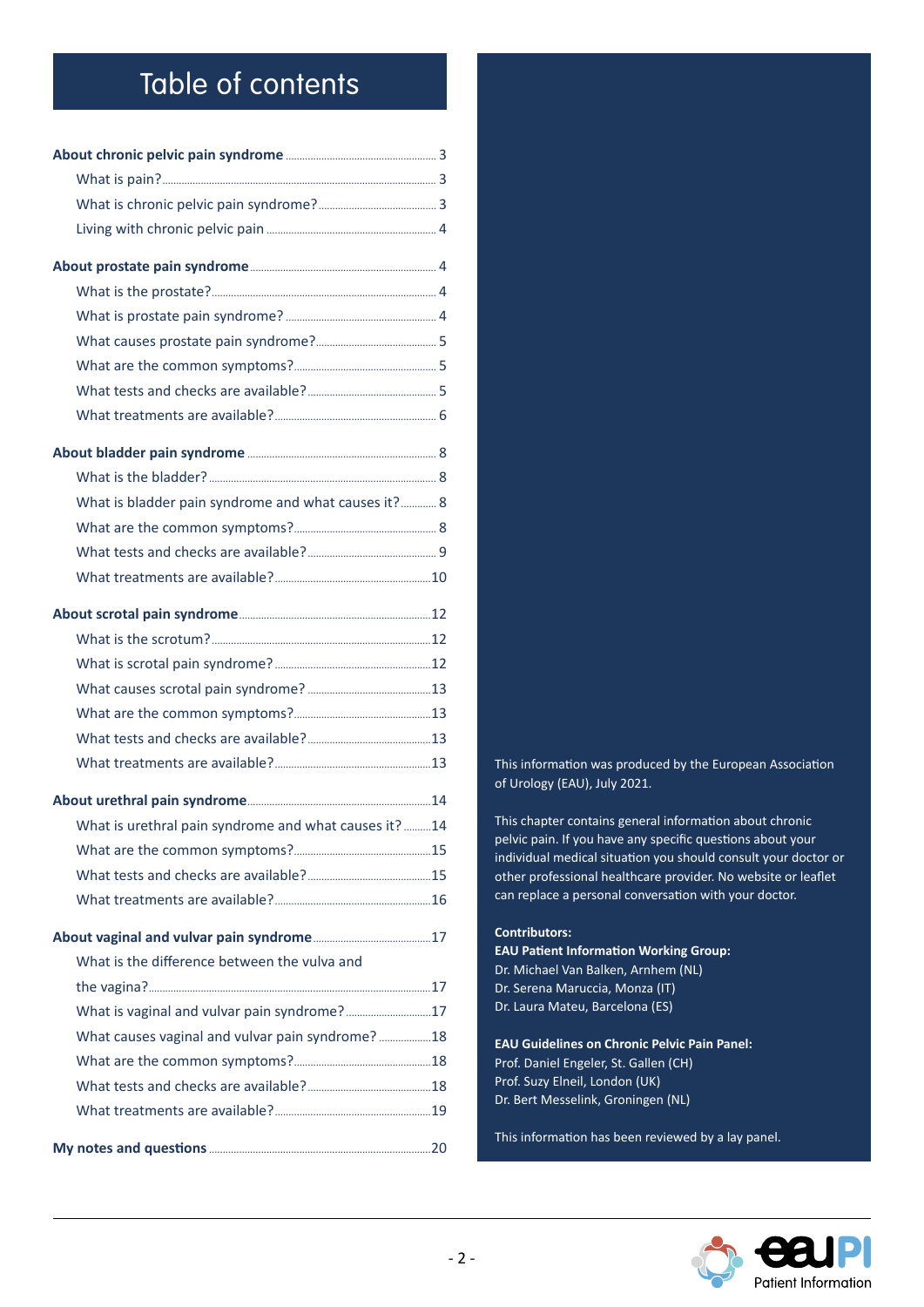## <span id="page-2-0"></span>**About chronic pelvic pain syndrome**

#### **What is pain?**

Pain alerts us to an injury, allowing us to protect our bodies. While everyone has their own way of describing pain, the widely accepted definition that it's an unpleasant sensation. Pain is something that we feel. It can range from mild discomfort to unbearable agony. It can be short-lived, known as acute pain, or it can be long-lasting, called chronic pain.

Pain is controlled by the nervous system – a complex network of nerves and cells that carry messages to and from your brain through your spinal cord.

The nerves in your spinal cord are divided into five main sections:

- Cervical (neck)
- Thoracic (middle back)
- Lumbar (lower back)
- Sacral (pelvis)
- Coccygeal (tailbone)

Sometimes the messages between the nerves in your spinal cord and your brain get confused and the brain cannot understand the signals properly. This can lead to chronic or persistent pain.

For people with chronic pelvic pain syndrome, the brain struggles to understand the signals from the sacral nerves, which supplies nerves to your pelvis, buttocks, genitals, thighs, calves, and feet.

#### **What is chronic pelvic pain syndrome?**

Chronic pelvic pain syndrome is a term used to describe several conditions where ongoing disabling pain is experienced around the pelvis with no identifiable cause. Sometimes shortened to CPPPS, chronic pelvic pain syndrome affects around 15% of women over 25, but it can also affect men.

Chronic pelvic pain conditions include:

- Prostate pain syndrome
- Bladder pain syndrome
- Scrotal pain syndrome
- Urethral pain syndrome
- Vaginal and vulvar pain syndrome

#### **Pelvic region in men and women**

The pain experienced can vary from person to person. You might have a mild ache or severe pain, it might feel dull or sharp, and it can be constant or come and go. But the condition doesn't just cause pain. You might also have:

- • difficulty peeing
- • difficulty sleeping
- loss of interest in activities you previously enjoyed
- feelings of anxiety or depression
- difficulty in maintaining or keeping an erection (men only)

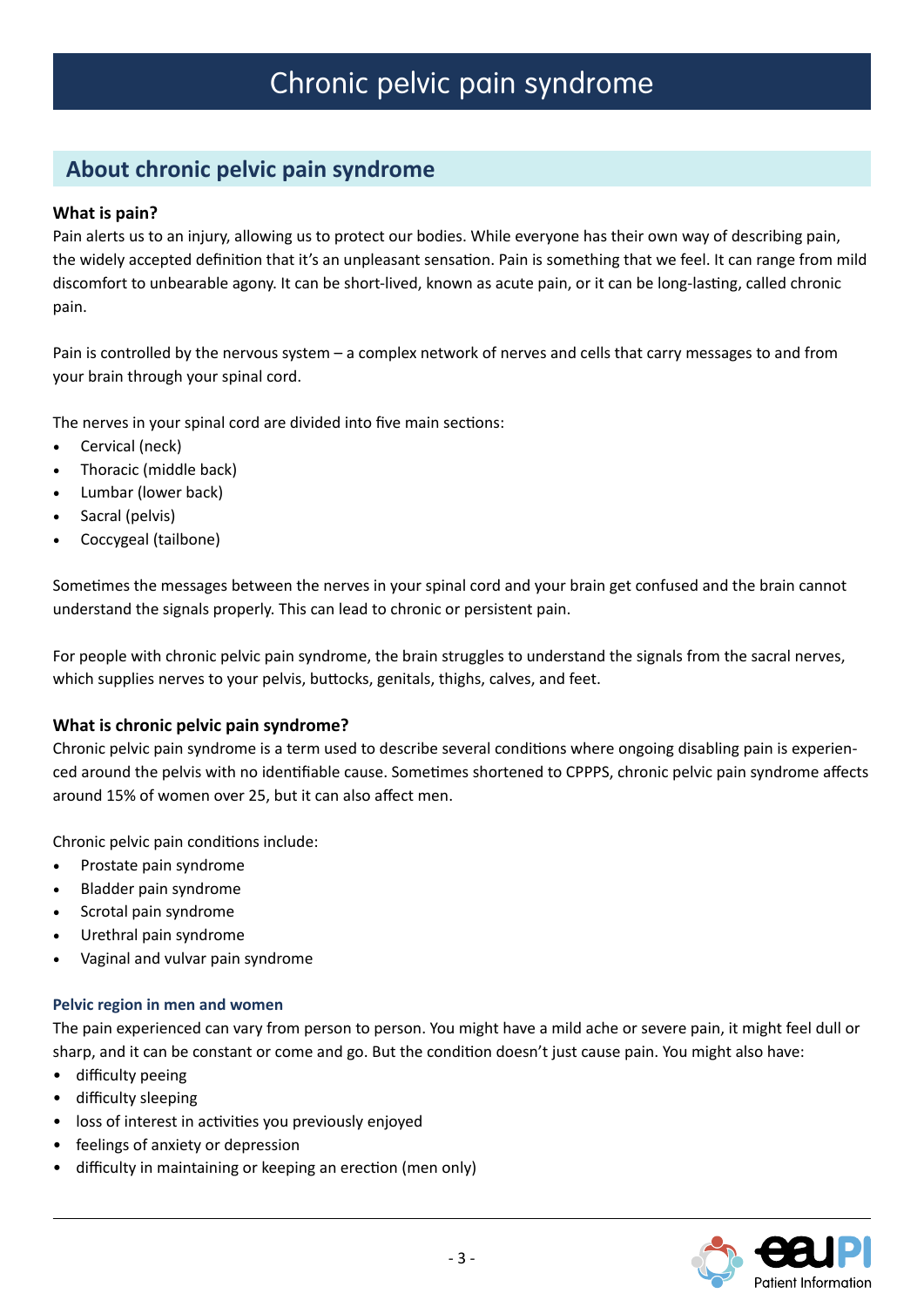<span id="page-3-0"></span>

The cause of chronic pelvic pain cannot always be identified. It may take several tests and checks over a few months before your doctor makes a diagnosis.

#### **Living with chronic pelvic pain**

It is not uncommon for people with chronic pelvic pain to feel anxious, isolated, withdrawn, and depressed. We know how the condition can affect not only your daily life, but those around you too.

Undergoing lots of tests and feeling like nobody understands what is causing your pain can be frustrating and upsetting. To help cope with these emotions, talk with your doctor about how you are feeling and how it affects your mental health.

Some people feel there is a social stigma attached to mental health problems, but the more we talk about mental health, the more it will become a normal part of society. You really shouldn't feel ashamed if your condition is affecting you in this way. There are treatments and talking therapies that can help. Some people find joining a support group, counselling, or behavioural therapy can help. In some cases, your doctor may recommend anxiety medication or anti-depressants.

## **About prostate pain syndrome**

#### **What is the prostate?**

The prostate is a small gland that forms part of a man's reproductive system. It is about the size of a golf ball and surrounds the tube that empties urine from the bladder, called the urethra. The prostate makes a thick white fluid that mixes with sperm from your testicles to make semen.

#### **What is prostate pain syndrome?**

Although it is normal for the prostate to swell as a man gets older, this natural swelling does not usually cause any pain. But if you experience pain or discomfort around your prostate lasting more than 3 months, you may have prostate pain syndrome.

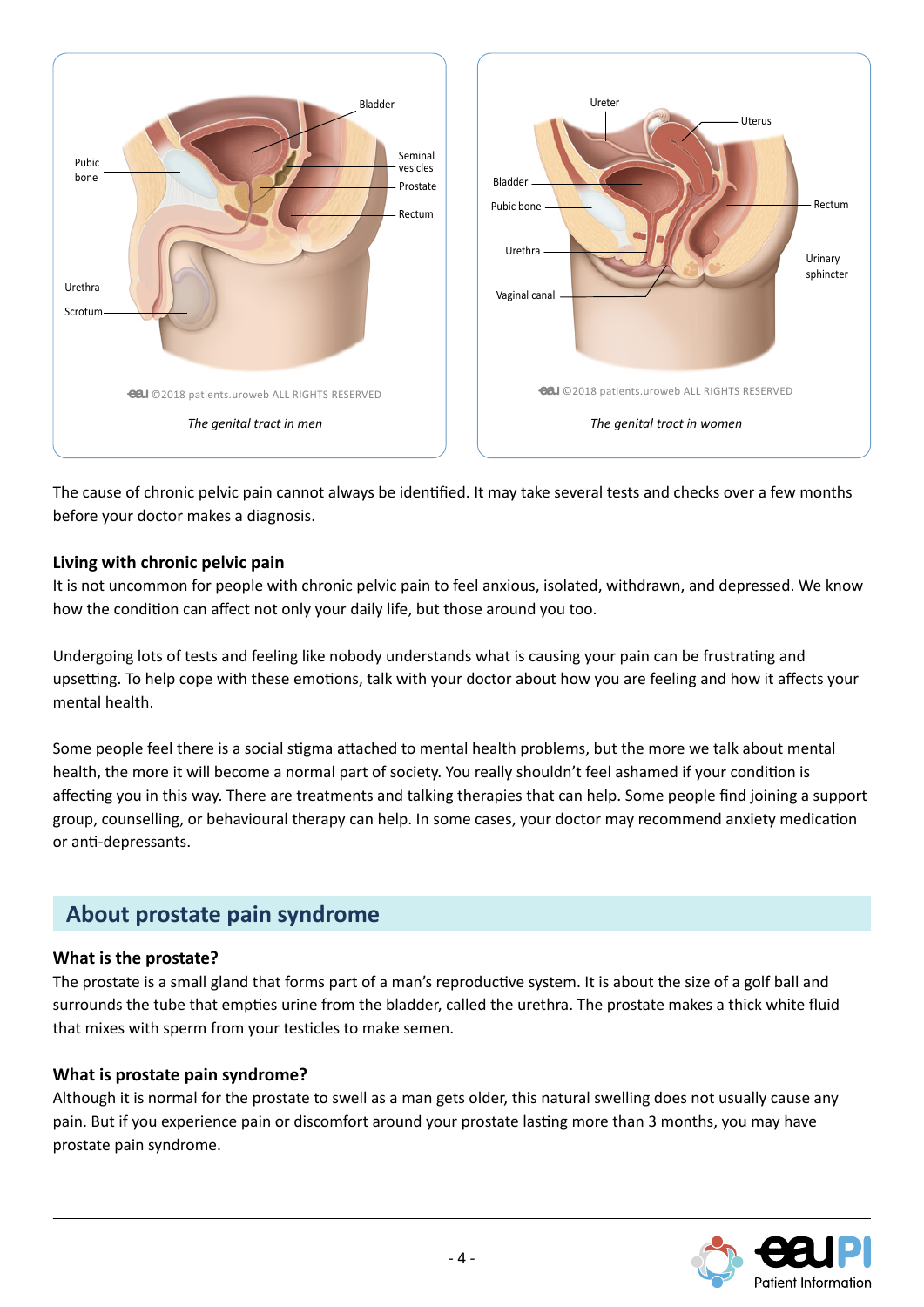<span id="page-4-0"></span>You may also hear prostate pain syndrome referred to as chronic prostatitis, chronic non-bacterial prostatitis, chronic prostate pain syndrome, or CPPS.

#### **What causes prostate pain syndrome?**

Prostate pain syndrome is the most common form of chronic pelvic pain in men. While we know some of the reasons people experience chronic pain, the exact cause of chronic prostate pain isn't always clear. What we do know is:

- It affects up to 15% of men
- It can occur in men of all ages, but it is most common in those between 30 and 50.
- It is not caused by an ongoing infection, so treatment with antibiotics will not help you



#### **What are the common symptoms?**

Men with prostate pain syndrome can experience ongoing pain, discomfort, and urinary problems, which can have a significant impact on their quality of life.

The most common symptoms include:

- pain in and around your penis, particularly the tip, and your testicles
- pain around the anus or perineum
- pain in the lower abdomen, rectum, or lower back
- pain when urinating, a frequent or urgent need to pee, or "stop-start" peeing
- sexual problems, including erectile dysfunction, pain when ejaculating, or pelvic pain after having sex
- Blood in your semen (called haematospermia)

#### **What tests and checks are available?**

Your doctor will ask you about your symptoms and discuss your medical history, including any medication you take. He or she may examine your abdomen and back.

#### **Pain and quality of life assessment**

You may be asked to complete questionnaires designed to understand the severity of your pain and how it impacts your daily life. You may also be asked sensitive questions about any pain or difficulty you might experience before, during, or after sex, and how your condition affects your mental health.

Anxiety and depression can sometimes be difficult to talk about, but it's really important to be honest with your doctor about how you feel. You will not be judged by anyone, and your answers can help you get the support you need.

**Perineum**

The perineum is the area between your anus and scrotum.

#### **Erectile dysfunction**

Erectile dysfunction is the medical term for problems getting or keeping an erection.



 $\mathbf{Q}$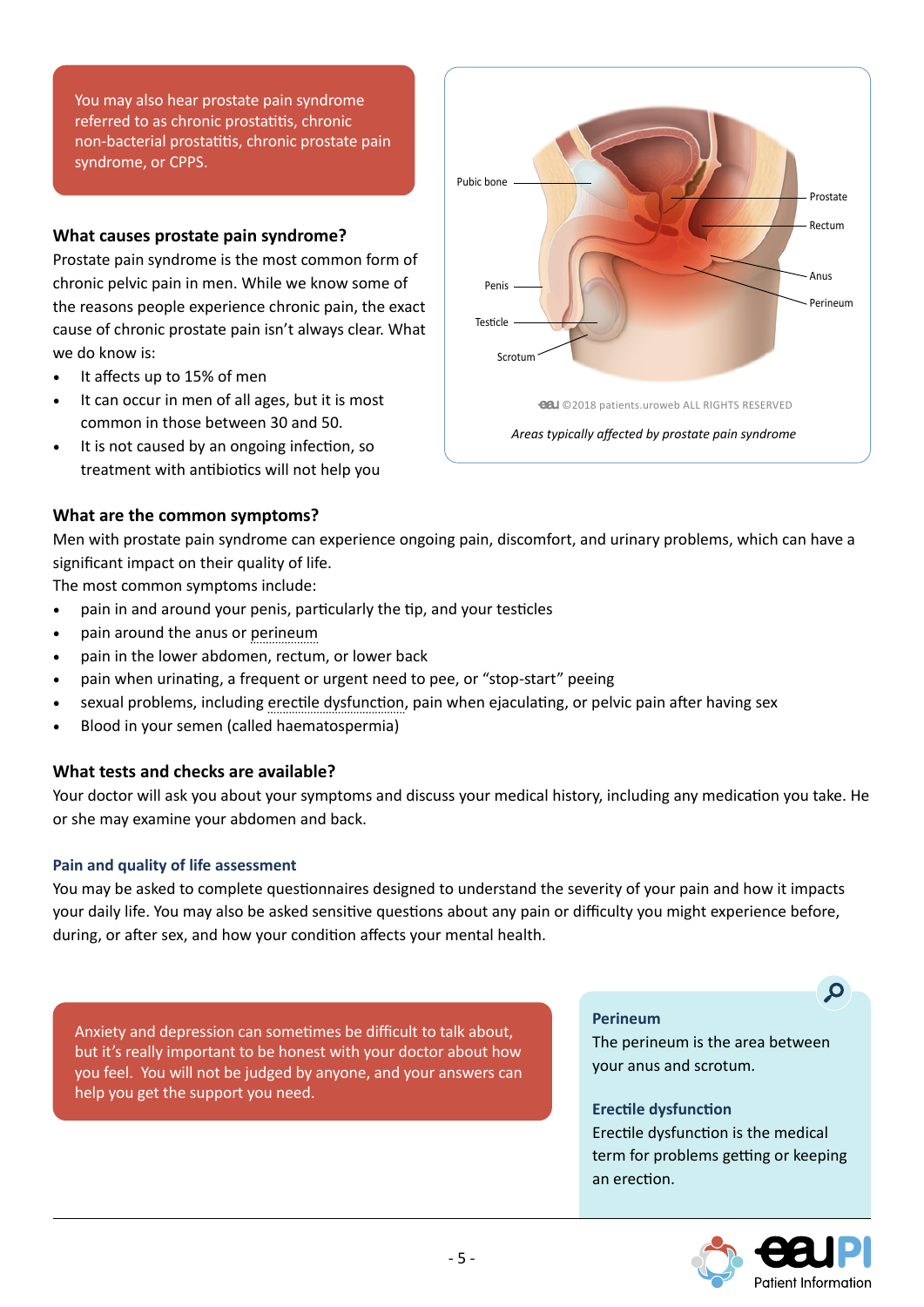#### <span id="page-5-0"></span>*Urine test*

You may be asked for a urine sample if your doctor thinks your symptoms might be caused by an infection. This may be sent to a laboratory for further testing, depending on the facilities available at your local clinic.

#### *Prostate check*

A prostate check, or digital rectal examination, is a quick and simple test to see if your prostate is enlarged or painful. It involves your doctor inserting a gloved and lubricated finger into your back passage (rectum) to feel your prostate.

You may be aware of some pressing and get a brief urge to pass urine. We realise this might seem embarrassing, but the examination is over very quickly. If your prostate is inflamed or swollen, the exam might be painful, but it will not cause lasting pain.



#### **What treatments are available?**

Acute prostatitis requires urgent antibacterial treatment. Treating prostate pain syndrome, however, can be difficult because it is not caused by an ongoing infection. The aim of treatment is to reduce your symptoms as much as possible to lessen the impact the condition has on your daily life.

#### **Medication**

#### *Alpha-blockers*

These medications help relax the muscles where your prostate joins your bladder and may ease your symptoms, such as painful urination.

#### *Pentosane polysulphate sodium*

Although this treatment is used to treat bladder pain, your doctor may prescribe you a course of pentosane polysulphate sodium capsules to see if this helps ease your prostate pain symptoms. You cannot take certain medications alongside pentosane polysulphate sodium, so it is important to make sure you read the information leaflet that comes with your medicine.

#### *Over the counter*

You doctor my recommend taking over the counter treatment, such as ibuprofen (an anti-inflammatory) or paracetamol (a pain killer), which may help you feel more comfortable.

If you regularly take anti-inflammatory or pain relief medication, talk to your doctor so that he or she can monitor you for possible side effects. These types of over-the-counter medications have a limit to how much pain they can control. You should not exceed the recommended daily dose as taking these medications beyond a certain dosage will not provide you with any additional benefit and may increase your risk of serious side effects.

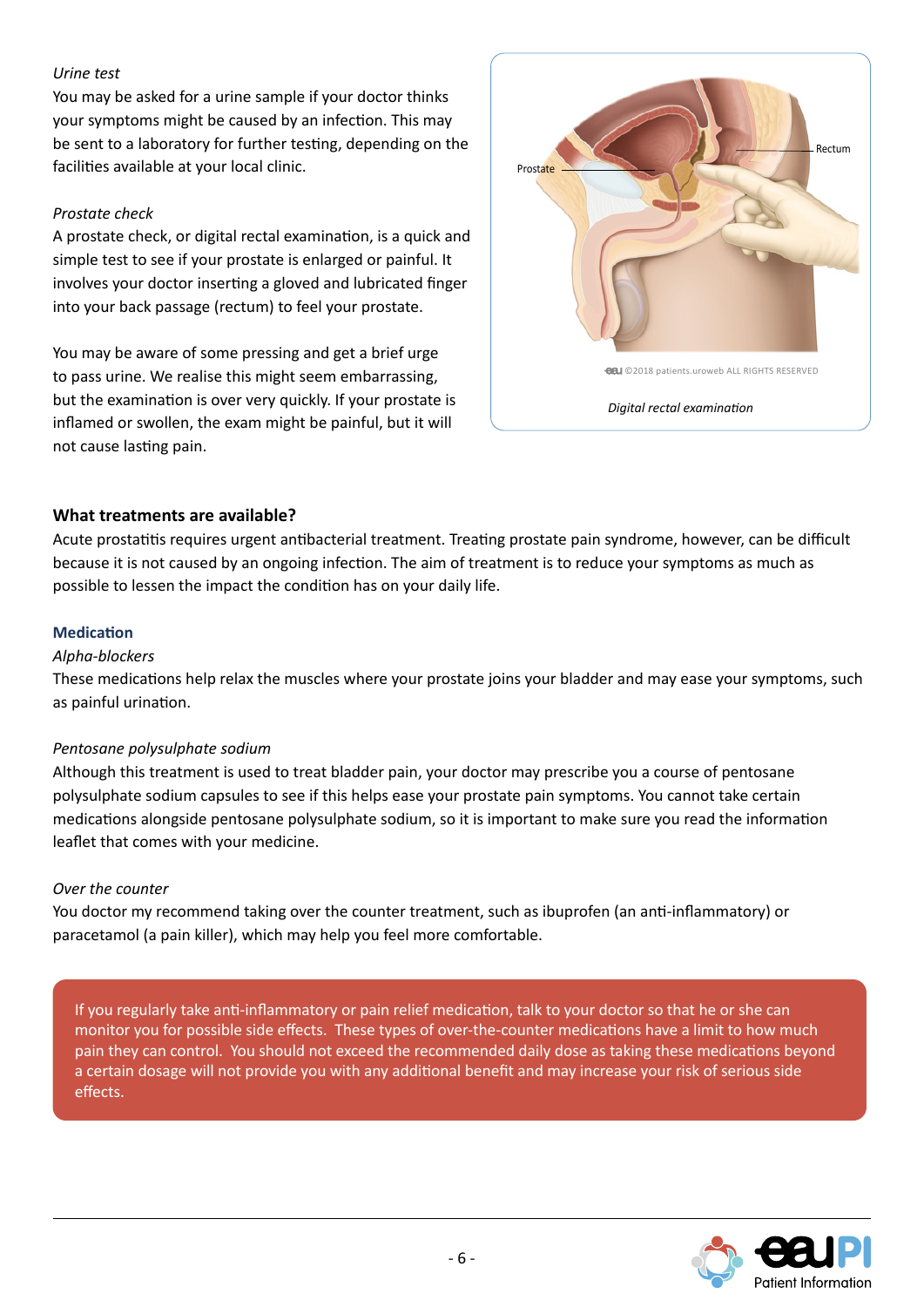#### *Antibiotics*

In some cases, if your doctor thinks your symptoms might be caused by an infection that isn't showing up on the recommended tests and checks for prostatitis, then you may be prescribed a single course of antibiotics to see if this relieves your symptoms.

#### **Home remedies**

You may find relief from the following home remedies:

- Having warm baths or using a heat pad
- Limiting or avoiding alcohol, caffeine, and spicy or acidic foods
- Avoiding activities that can irritate your prostate, such as prolonged sitting or cycling.

#### **Counselling**

Cognitive behavioural therapy, or CBT, is a type of talking therapy. It is based on the idea that thoughts, feelings, what we do, and how our bodies feel, are connected. CBT aims to help you manage your pain by learning coping skills and changing the way you think and behave.

Your doctor may recommend CBT to help you cope with your condition. If your doctor hasn't suggested CBT but you think you would like to try it, mention it to your doctor and they can help you find a therapist.

#### **Physiotherapy**

Although physiotherapy is not a cure for chronic pain conditions, it may help you to reduce and manage your symptoms more effectively. Physiotherapy treatment involves correcting muscle imbalances by stretching, contracting, and strengthening the muscles. It can include light stretching and massage to release muscle tension, or targeted exercises, such as contracting and relaxing your pelvic floor muscle (found between your pubic bone and tailbone).

Physiotherapy is not always just about exercises. Your physiotherapist may also discuss lifestyle changes, education, and hands on treatment to help relieve your symptoms.

#### **Nerve stimulation**

Some men find their symptoms are lessened by nerve stimulation. As with all treatments, nerve stimulation may not be suitable for everyone, but your doctor will be able to discuss this with you.

The most common types of nerve stimulation for prostate pain syndrome include:

*• Transcutaneous electrical nerve stimulation (TENS)*

TENS therapy is a pain relief technique that uses a device to deliver mild electrical impulses through electrodes placed on painful areas of the body. The use of TENS treatment for prostate pain syndrome has been shown to be effective in clinical trials for around 50% of men.

*• Sacral nerve stimulation (SNS)*

If your doctor recommends trying SNS, you will need to have a thin wire (called an electrode) inserted under your skin. The procedure is done under a local or general anaesthetic. A control unit, about the size of a mobile phone, is then used to change and control the frequency of electrical signals delivered to the electrode, which stimulates the sacral nerves.

*• Posterior tibial nerve stimulation*

Also called PTNS, this type of nerve stimulation involves having a tiny needle inserted into your foot which is used to send electrical pulses to the nerves around your pelvis.

Nerve stimulation can feel a little uncomfortable at first, but it is not painful. The treatment usually starts with a low level of intensity, and may be increased, but only up to a certain point where you still feel comfortable.

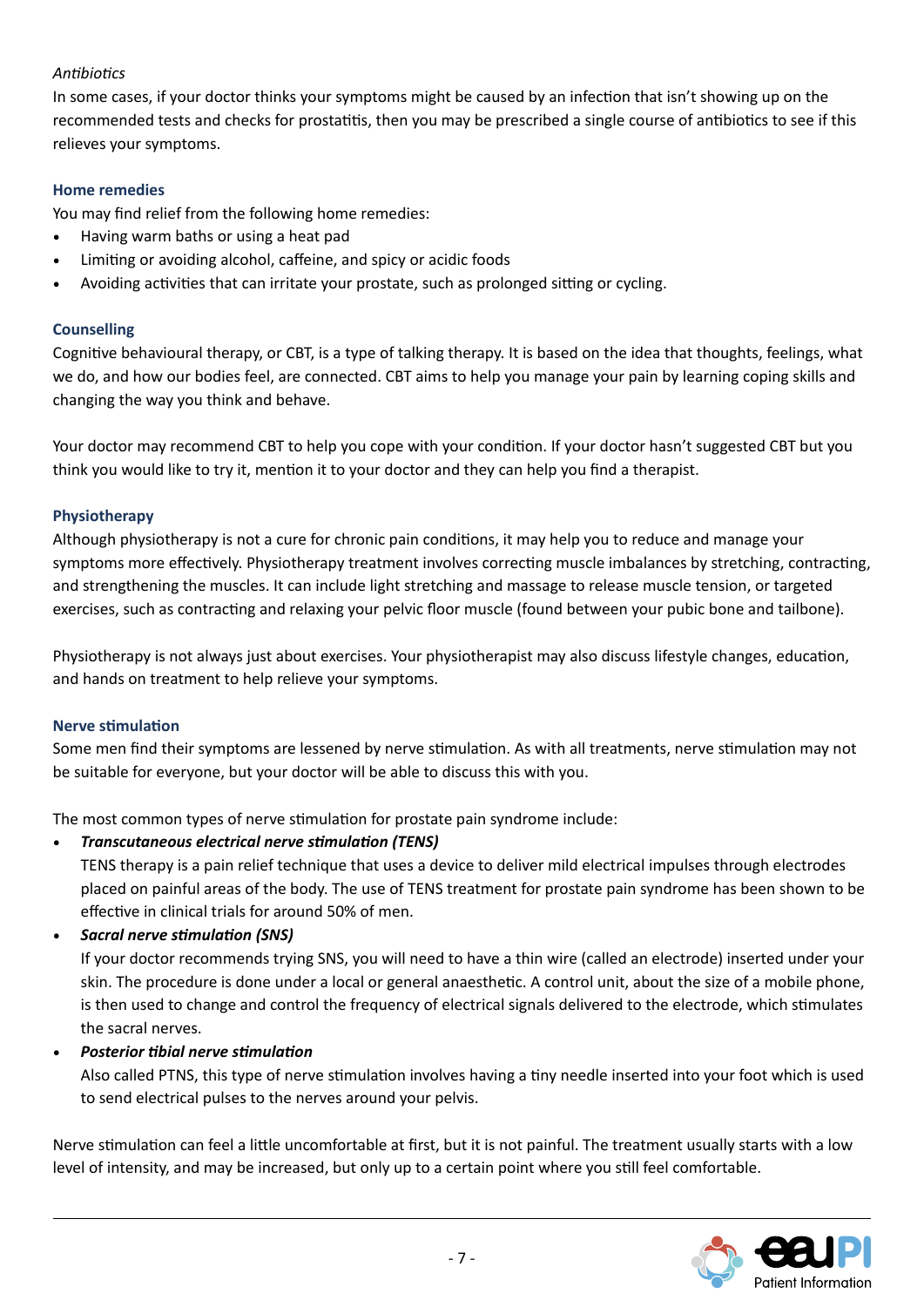#### <span id="page-7-0"></span>**Alternative therapy**

#### *Acupuncture*

Acupuncture is used to treat pain and involves inserting very thin needles through your skin at strategic points on your body. Your doctor may recommend a course of acupuncture treatment to help ease your symptoms.

*Phytotherapy* 

Phytotherapy is a natural treatment for chronic prostate pain that combines two specific formulations of the supplement's quercetin and pollen extract. These supplements have antioxidant and anti-inflammatory effects to help reduce inflammation and pain.

## **About bladder pain syndrome**

#### **What is the bladder?**

Your bladder is the organ that stores urine produced by your kidneys. It is a bag-shaped muscle that, when full, contracts allowing urine to pass through the urethra.

#### **What is bladder pain syndrome and what causes it?**

People with bladder pain syndrome experience long-term pain around the pelvis and problems urinating. It's also called interstitial cystitis or painful bladder syndrome.

Bladder pain syndrome does not have any obvious cause, like an infection. It is thought that the condition may be caused by damage to the bladder from previous infections, an allergic reaction, or an immune response, where your body mistakenly attacks the bladder.

The condition is more common in women than men. It is usually diagnosed between 30 to 40 years of age, but it can affect all age groups, including children and young people.



Bladder pain syndrome is not caused by an infection, but it can feel like a bladder infection. Symptoms can be mild to severe. Some people describe it as a mild ache that comes and goes, while for others, the pain is constant and severe enough to affect their sleep, work, and everyday activities. Some women may feel pain during or after having sex.

The most common symptoms of bladder pain syndrome include:

- pain when your bladder is full that may be temporarily relieved after urinating
- severe pain in the area below your bellybutton
- pain in the lower back
- a strong urge to pee
- needing to pee more often than normal
- waking up several times during the night to go to the toilet

#### **Quercetin**

Quercetin is a phytonutrient, or plant chemical, found in many fruits and vegetables.



 $\mathbf{Q}$ 

Acupuncture has been shown to be an effective treatment for reducing prostate pain in clinical trials. So, even if you don't think it will work for you, it's worth giving it a try!

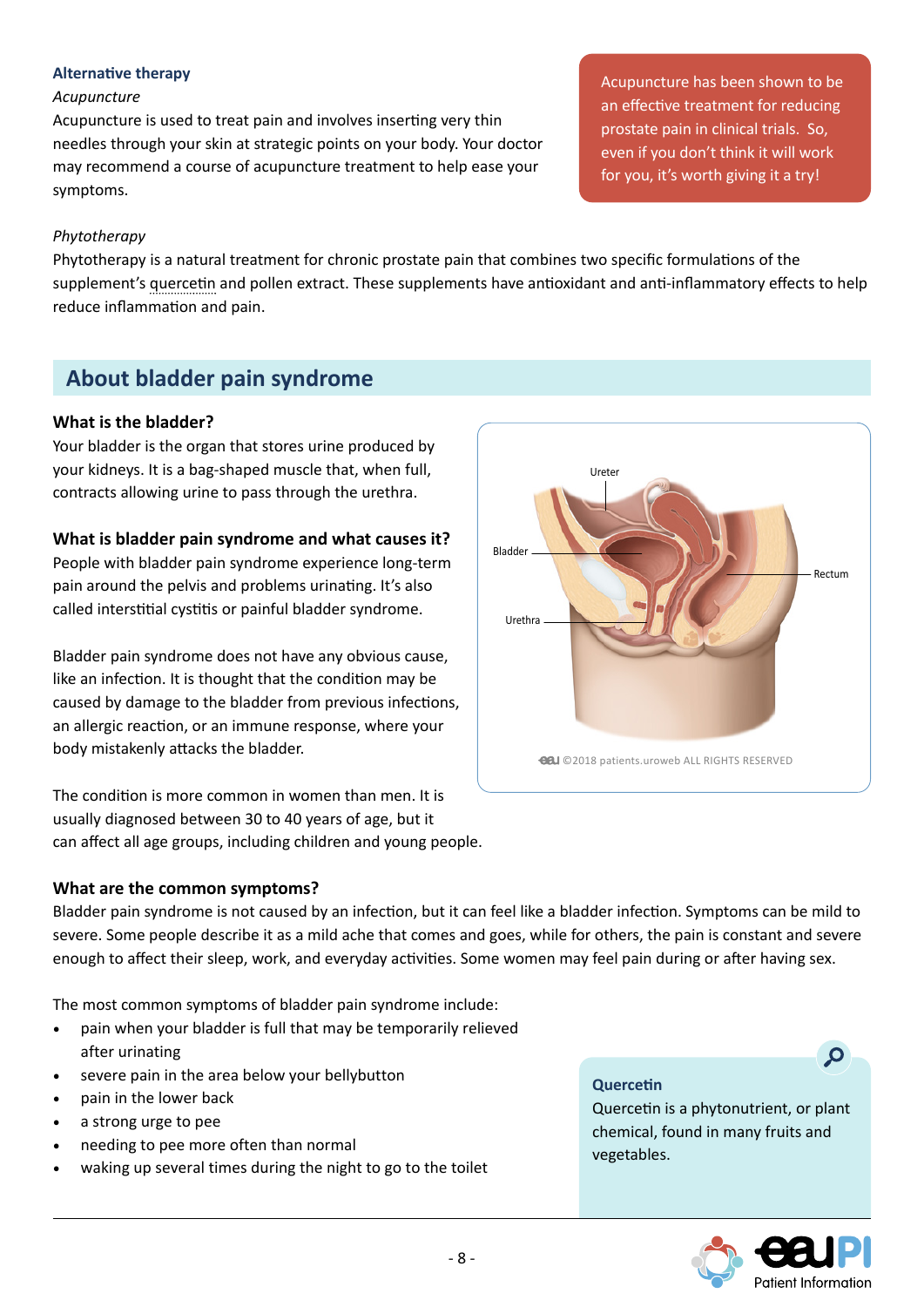<span id="page-8-0"></span>You may also find the pain is worse after having certain foods or drinks, during times of physical or emotional stress, or with certain activities like sitting too long. Women may find the severity of their symptoms can change during their menstrual cycle (period).

If you are experiencing any of these symptoms, talk to your doctor. The sooner you get a diagnosis, the sooner your doctor can help you get the treatment you need.

#### **What tests and checks are available?**

#### *Pain and quality of life assessment*

Your doctor will need to get a complete picture of the bladder pain, pressure, or discomfort you feel when your bladder is full and empty. You may be asked to complete questionnaires designed to understand the severity of your pain and how it impacts your daily life. You may also be asked sensitive questions about any pain or difficulty you might experience before, during, or after sex, and how your condition affects your mental health.

Anxiety and depression can sometimes be difficult to talk about, but it's really important to be honest with your doctor about how you feel. You will not be judged by anyone, and your answers can help you get the support you need.

#### *Physical examination*

Your doctor will ask you to describe your symptoms and perform a physical examination to feel for any tenderness around your pelvis and abdomen. We know it can be very embarrassing, but your doctor may recommend a pelvic exam that involves examining your genitals (vagina and cervix in women and penis and scrotum in men) to check for further tenderness.

#### *Prostate check (men only)*

A prostate check, or digital rectal examination, is a quick and simple test to see if your prostate is enlarged or painful. It involves your doctor inserting a gloved and lubricated finger into your back passage (rectum) to feel your prostate.

We realise this might seem embarrassing, but the examination is over very quickly. You may be aware of



some pressing and get a brief urge to pass urine. The exam may feel uncomfortable. If your prostate is inflamed or swollen, you may find it a little painful, but it will not cause lasting pain.

#### *Urine test*

You may be asked for a urine sample if your doctor thinks your symptoms might be caused by an infection. This may be sent to a laboratory for further testing, depending on the facilities available at your local clinic. The results can help your doctor understand if there is a cause for your symptoms.

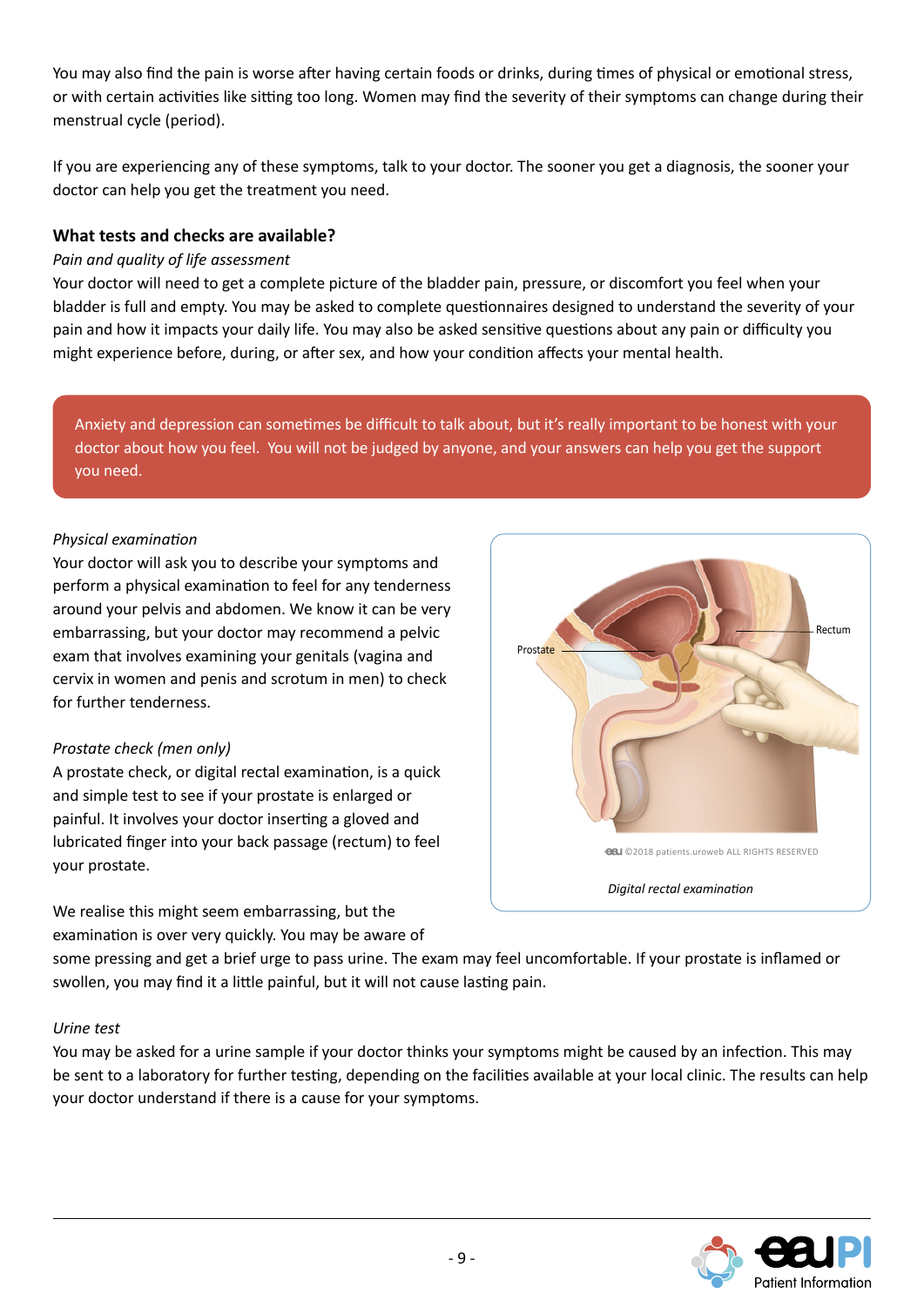#### <span id="page-9-0"></span>*Cystoscopy*

Your doctor may arrange for you to have a cystoscopy, which is a procedure to look inside your bladder using a thin camera called a cystoscope. We realise you may be feeling anxious about having a cystoscopy, but the examination will help your doctor rule out known causes of bladder pain.

A cystoscopy can be uncomfortable or painful for people with bladder pain. You may be offered a local anaesthetic to numb the urethra while the camera is passed through it into your bladder, a general anaesthetic where you'll be asleep during the procedure, or a spinal anaesthetic which will numbs the lower half of your body.

#### **What treatments are available?**

Because it is not known exactly what causes bladder pain syndrome, there is no single treatment that works for everyone, but there are various treatments you can try. We understand how frustrating this can be, but we encourage you to keep trying different options until you find a treatment or a combination of treatments that relieve your symptoms.

#### **Diet and lifestyle**

Some people find their bladder pain is worse after having certain foods or drinks, during times of physical or emotional stress, or with certain activities. If you know what triggers your pain, then you may be able to make adjustments that reduce your symptoms.

You may find the following helpful:

- cutting down on, or eliminating alcohol, caffeinated, or citrus drinks
- limiting high-acid foods that may contribute to bladder irritation and inflammation
- taking regular breaks from sitting down and moving around
- if you regularly cycle, limit the duration of this activity
- try activities that help you relax and reduce your stress levels

#### **Medications**

#### *Pentosane polysulphate sodium*

Pentosane polysulphate sodium is a weak blood thinner that is approved as a treatment for bladder pain. It is not known exactly how it works, but it is thought to help repair the protective layer of mucus that lines your bladder, reducing inflammation and pain. You cannot take certain medications alongside pentosane polysulphate sodium, so it is important to make sure you read the information leaflet that comes with your medicine.

#### *Over the counter*

If your symptoms are mild, your doctor may recommend taking anti-inflammatory drugs or painkillers, such as ibuprofen or paracetamol, to help relieve your pain. You may also be prescribed a course of antihistamines to help control the urge to urinate.

If you regularly take anti-inflammatory or pain relief medication, talk to your doctor so that he or she can monitor you for possible side effects. These types of over-the-counter medications have a limit to how much pain they can control. You should not exceed the recommended daily dose as taking these medications beyond a certain dosage will not provide you with any additional benefit and may increase your risk of serious side effects.

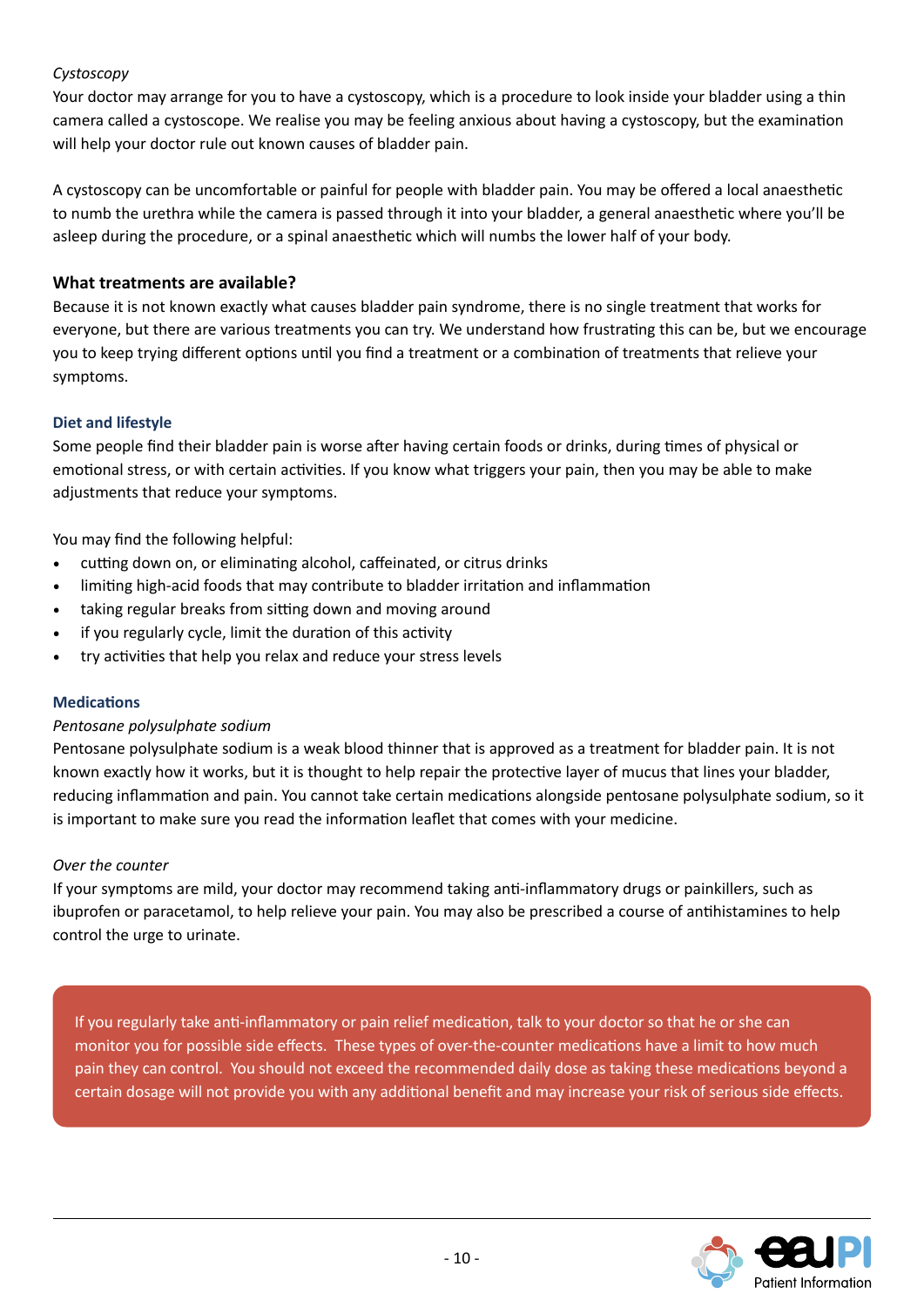#### *Anti-depressants*

If your symptoms are severe, treatment that aims to relax the nerves may be beneficial. Medication such as amitriptyline has been shown to relax the bladder, so it may be an effective treatment for you. And if your symptoms are affecting your mood, you may find anti-depressants help improve how you are feeling and control some of the pain.

We realise you may feel there is a social stigma attached to mental health and taking anti-depressants, but you should not feel ashamed of the negative impact a chronic condition like bladder pain syndrome can have on your mental wellbeing.

#### **Physiotherapy**

Although physiotherapy is not a cure for chronic pain conditions, it may help you to reduce and manage your symptoms more effectively. Physiotherapy treatment involves correcting muscle imbalances by stretching, contracting, and strengthening the muscles. It can include light stretching and massage to release muscle tension, or targeted exercises, such as contracting and relaxing your pelvic floor muscle (found between your pubic bone and tailbone). Physiotherapy is not always just about exercises. Your physiotherapist may also discuss lifestyle changes, education, and hands on treatment to help relieve your symptoms.

#### **Nerve stimulation**

Some people find their symptoms are lessened by nerve stimulation. As with all treatments, nerve stimulation may not be suitable for everyone, but your doctor will be able to discuss this with you.

The most common types of nerve stimulation for bladder pain syndrome include:

*• Transcutaneous electrical nerve stimulation (TENS)*

TENS therapy is a pain relief technique that uses a device to deliver mild electrical impulses through electrodes placed on painful areas of the body. The use of TENS treatment for prostate pain syndrome has been shown to be effective in clinical trials for around 50% of men.

#### *• Sacral nerve stimulation (SNS)*

If your doctor recommends trying SNS, you will need to have a thin wire (called an electrode) inserted under your skin. The procedure is done under a local or general anaesthetic. A control unit, about the size of a mobile phone, is then used to change and control the frequency of electrical signals delivered to the electrode, which stimulates the sacral nerves.

*• Posterior tibial nerve stimulation*

Also called PTNS, this type of nerve stimulation involves having a tiny needle inserted into your foot which is used to send electrical pulses to the nerves around your pelvis.

Nerve stimulation can feel a little uncomfortable at first, but it is not painful. The treatment usually starts with a low level of intensity, and may be increased, but only up to a certain point where you still feel comfortable.

#### **Counselling**

Cognitive behavioural therapy, or CBT, is a type of talking therapy. It is based on the idea that thoughts, feelings, what we do, and how our bodies feel are connected. CBT aims to help you manage your pain by learning coping skills and changing the way you think and behave.

Your doctor may recommend CBT to help you cope with your condition. If your doctor hasn't suggested CBT but you think you would like to try it, mention it to your doctor and they can help you find a therapist.

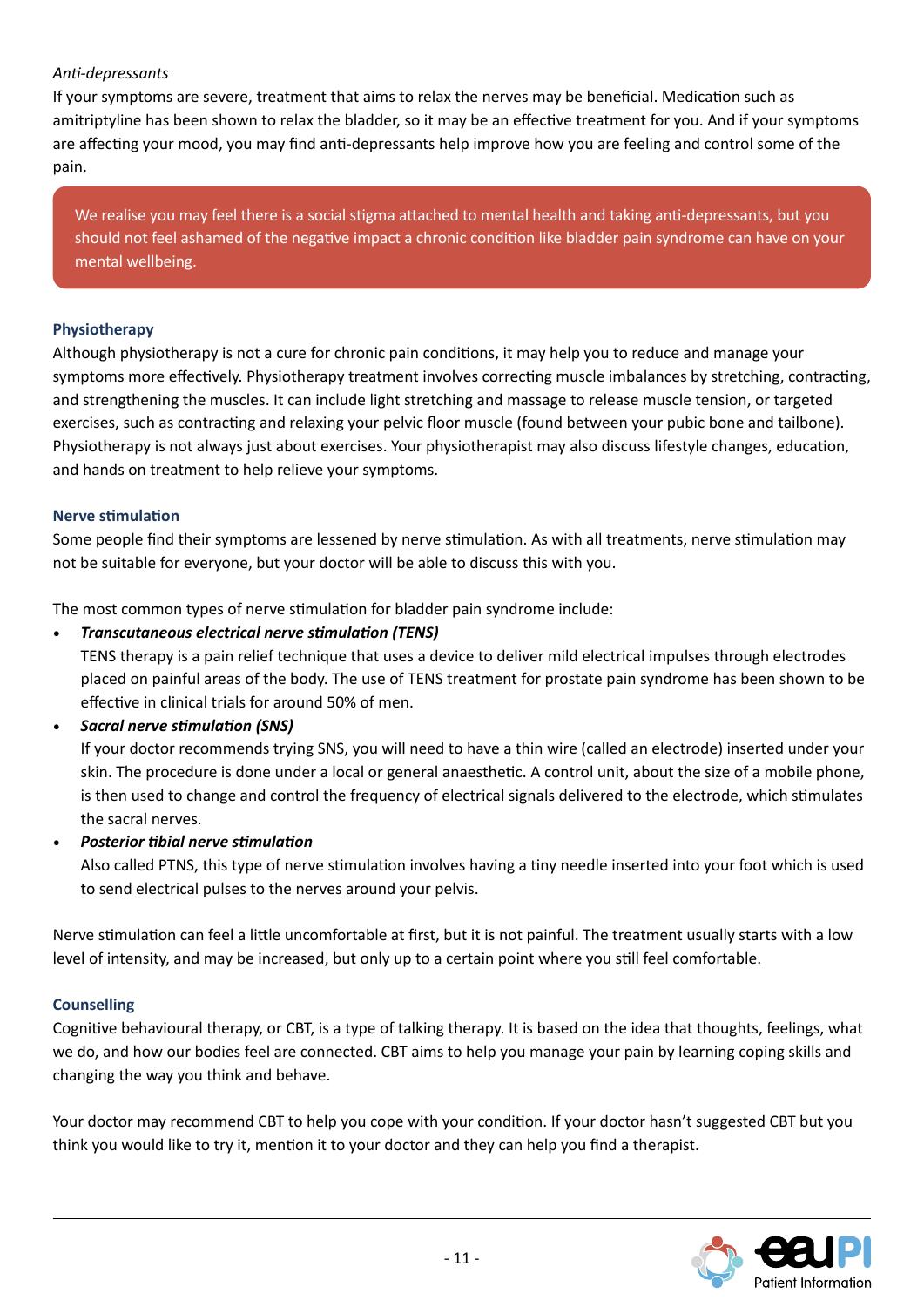#### <span id="page-11-0"></span>**Intravesical therapy (bladder wash)**

Intravesical therapy is the medical term for a bladder instillation, sometimes also called a bladder wash. It is a treatment where a liquid drug is administered into the bladder to coat the lining with a protective layer which can help reduce your symptoms.

The procedure involves having a catheter inserted into your bladder via your urethra. Once your bladder has been filled with the liquid drug you will be advised not to pee for a specified amount of time to allow the drug to work.

#### **Botulinum toxin**

Botulinum toxin works by paralysing nerve endings. You may have heard this called Botox®. While most of us think of botulinum toxin as a cosmetic procedure to reduce the signs of ageing, botulinum toxin injections have several medical purposes including muscle and nerve-related health problems. For example, botulinum toxin is used as a treatment for overactive bladder syndrome in people who have not had success with other treatment options.

If your symptoms are severe, your doctor may suggest a course of botulinum toxin injections. This type of treatment has been shown to provide symptom relief for around one-third of patients, but it isn't suitable for everyone. Your doctor will be able to advise you if botulinum toxin is a treatment option for you.

## **About scrotal pain syndrome**

#### **What is the scrotum?**

Your scrotum is the bag of skin that holds your testicles. Each testicle produces hormones, the main one being testosterone. Your testicles contain the cells responsible for producing sperm. Your scrotum also helps to protect your testicles, major blood vessels and nerves, as well as the tubes that store and transport sperm, called the epididymis and ductus deferens.

#### **What is scrotal pain syndrome?**

Scrotal pain syndrome, also called chronic orchialgia or testicular pain syndrome, is pain in one testicle or both testicles that lasts for at least 3 months. The pain might be constant, or it may come and go. It might feel like a dull ache, or it could be severe.



We know scrotal pain can be very

worrying for you and can affect your quality of life. We hope the information you find here will help you to understand more about the potential cause of your pain and treatments that might help you.

**Overactive bladder syndrome**  Overactive bladder, also called OAB, causes a frequent and sudden urge to urinate that may be difficult to control.



 $\Omega$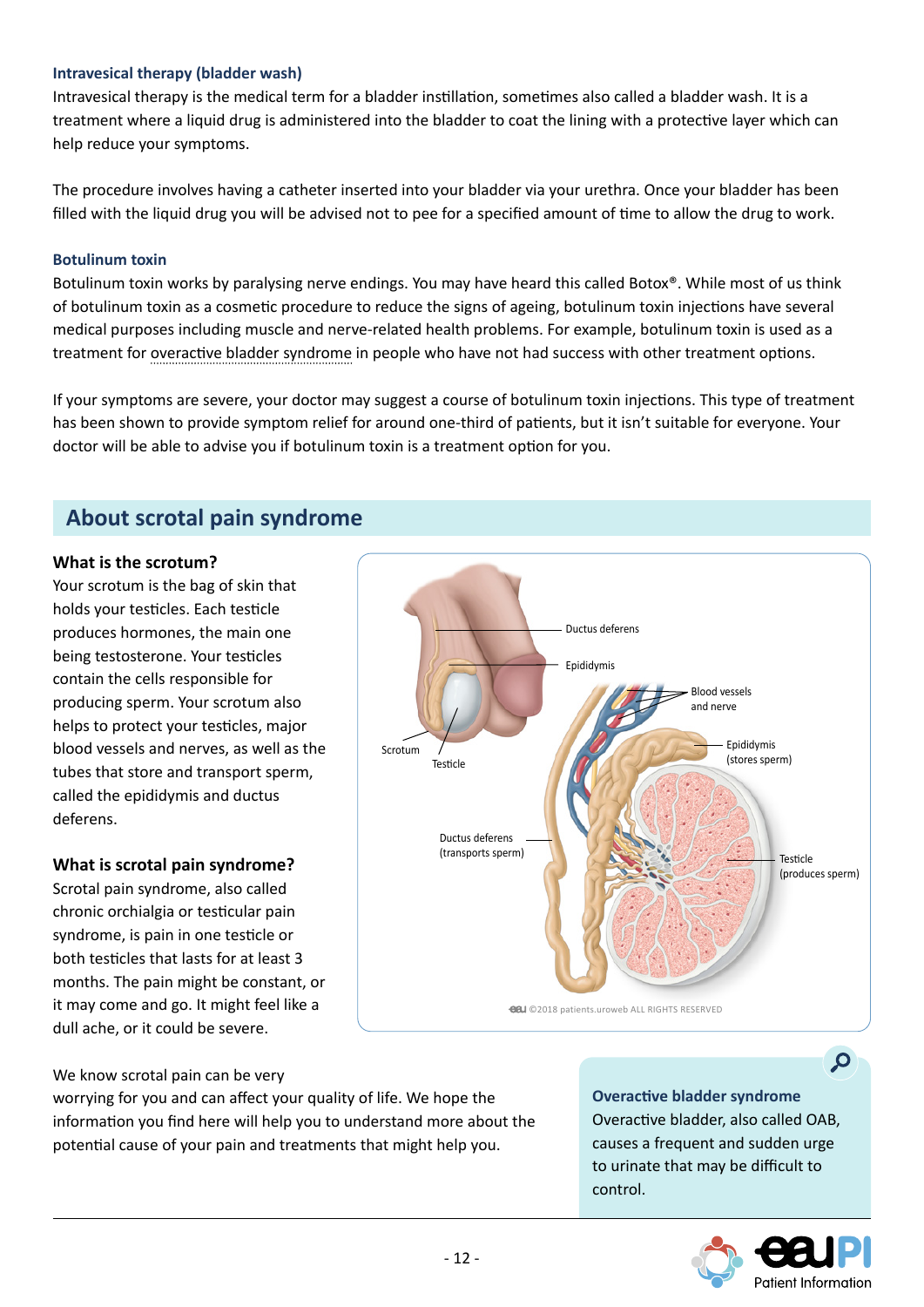#### <span id="page-12-0"></span>**What causes scrotal pain syndrome?**

Scrotal pain can be caused by several treatable conditions, but in up to 50% of men, the cause of the pain is unknown, which is referred to as scrotal pain syndrome. It can be frustrating for you, especially if you have seen several doctors and still feel as though you have no answers. In this instance, a referral to a urologist may be the best way forward. The pain can also happen following trauma or following a vasectomy or hernia repair. Up to 20% of men who have had a vasectomy and 10% who have had a hernia repair report experiencing scrotal pain within the months following their surgery.

#### **What are the common symptoms?**

The most common symptoms of scrotal pain syndrome include:

- mild or severe pain that lasts for at least 3 months
- groin pain when you move around or perform strenuous activity
- a feeling of heaviness or tender areas around your scrotum
- severe pain in your scrotum that happens without warning
- urinating more than usual
- blood in your urine or semen

#### **What tests and checks are available?**

#### **Pain and quality of life assessment**

You may be asked to complete questionnaires designed to understand the severity of your pain and how it impacts your daily life. You may also be asked sensitive questions about any pain or difficulty you might experience before, during, or after sex, and how your condition affects your mental health.

#### **Physical examination**

Your doctor will ask you to describe your symptoms and perform a physical examination of your genitals. We know it can be very embarrassing, but your doctor will need to touch and press your testicles to check for swelling, tenderness, abnormal skin changes, and feel for any lumps. He or she may also check for any tenderness around your pelvis, lower abdomen, and around your groin.

#### **Ultrasound**

An ultrasound uses sound waves to send images to a computer. It allows your doctor to see inside your testicles and the surrounding tissues in your scrotum and help rule out known causes of scrotal your pain.

#### **What treatments are available?**

#### **Medications**

There is no specific medication developed to treat scrotal pain syndrome, but your doctor may still recommend medication that might help manage your symptoms. These may include:

- anti-inflammatory and pain relief medication like ibuprofen or paracetamol
- anti-depressants, such as amitriptyline, which is commonly used to treat chronic pain
- antibiotics if your doctor thinks you might have an infection that hasn't been detected on tests

#### **Home remedies**

Like so many other chronic conditions, scrotal pain syndrome is poorly understood. If you have unexplained scrotal pain, then the following home remedies might be helpful:

- take anti-inflammatory and pain relief medication like ibuprofen, or paracetamol
- use a heat pad or take a warm bath
- avoid lifting heavy objects or strenuous exercise
- wear tighter underwear to limit the movement of your scrotum

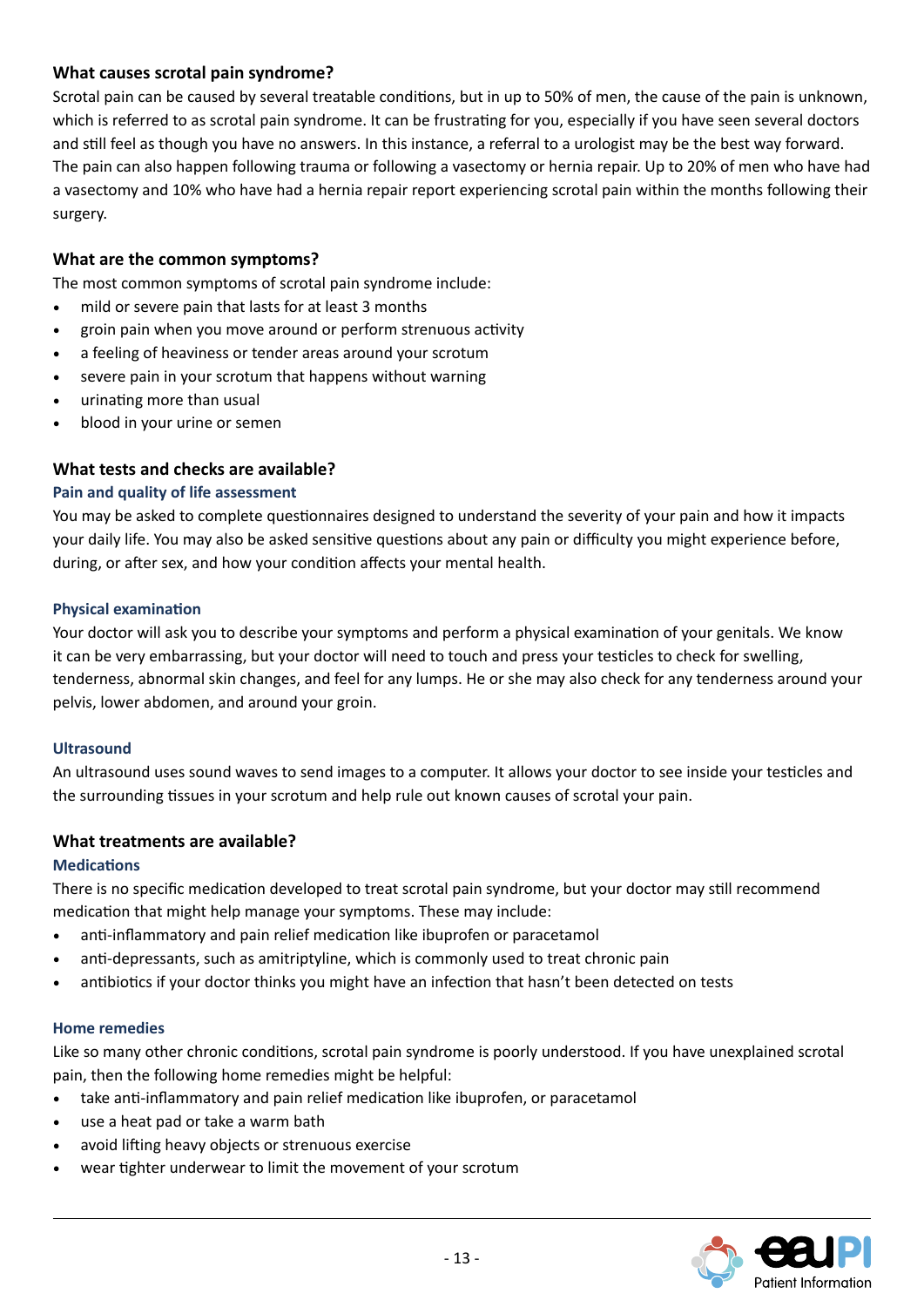<span id="page-13-0"></span>If you regularly take anti-inflammatory or pain relief medication, talk to your doctor so that he or she can monitor you for possible side effects. These types of over-the-counter medications have a limit to how much pain they can control. You should not exceed the recommended daily dose as taking these medications beyond a certain dosage will not provide you with any additional benefit and may increase your risk of serious side effects.

#### **Physiotherapy**

Although physiotherapy is not a cure for chronic pain conditions, it may help you to reduce and manage your symptoms more effectively. Physiotherapy treatment involves correcting muscle imbalances by stretching, contracting, and strengthening the muscles. It can include light stretching and massage to release muscle tension, or targeted exercises, such as contracting and relaxing your pelvic floor muscle (found between your pubic bone and tailbone).

Physiotherapy is not always just about exercises. Your physiotherapist may also discuss lifestyle changes, education, and hands on treatment to help relieve your symptoms.

#### **Nerve block and cord stripping**

If you do not experience any relief from home remedies, your doctor may discuss having a nerve block. A nerve block involves having an anaesthetic injected into the spermatic cord. It is not necessarily a treatment but can help determine where your pain is coming from. The outcome will help your doctor decide if cord stripping would be a successful treatment for you. In some cases, your doctor might recommend having a repeat nerve block to see if it relieves your pain.

Cord stripping, or microsurgical denervation of the spermatic cord, is a microsurgical technique performed under anaesthetic, so you will not feel anything during the surgery. It involves removing the nerves in the spermatic cord and has been shown to permanently relieve testicle pain in around 75% of men.

#### **Vasovasostomy**

If your doctor believes your scrotal pain is caused by a vasectomy, you may want to consider having a reverse vasectomy, called a vasovasostomy. When you had your vasectomy, the tubes that transport sperm, called the vas deferens, were cut. During a reverse vasectomy, your surgeon will reconnect the two ends of the vas deferens. Clinical studies have shown that around 80% of men who have a reverse vasectomy have an improvement in their scrotal pain. However, it can take a few months to experience this relief.

### **About urethral pain syndrome**

#### **What is urethral pain syndrome and what causes it?**

The urethra is the thin tube that transports urine from the bladder and out of your body. In men, the urethra also carries semen from the testicles during ejaculation.

Urethral pain syndrome is the medical term for a group of symptoms that can occur making it difficult or painful to pee but without any known cause. The condition is most common in women, but adults of any age can develop the syndrome.

#### **Microsurgical**

Microsurgery is an intricate surgery performed using miniaturised instruments and a microscope.



 $\overline{Q}$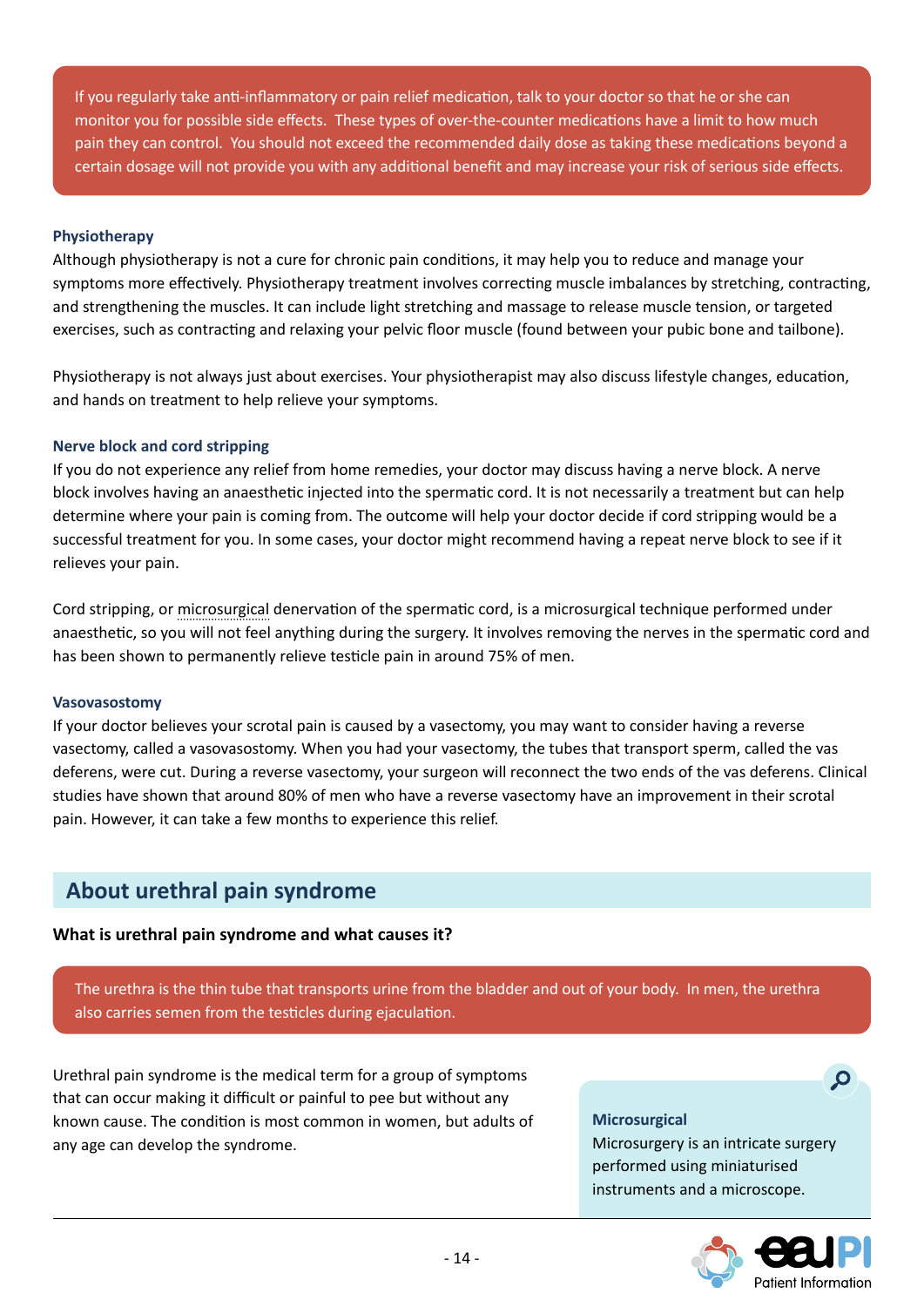#### <span id="page-14-0"></span>**What are the common symptoms?**

The symptoms of urethral pain syndrome are very similar to urinary tract infections (UTIs) and a condition called urethritis. But, while UTIs and urethritis are caused by bacterial and viral infections, the symptoms in urethral pain syndrome occur without having an infection or any obvious medical cause.

Common symptoms of urethral pain syndrome include:

- needing to pee more often than usual or the bladder not feeling empty after urinating
- pain during urination or in the abdomen
- a sudden urge to urinate
- pain in the lower back or genitals
- pain during sex
- blood in your urine
- swollen testicles, pain while ejaculating, or blood in your semen (men only)

#### **What tests and checks are available?**

#### **Pain and quality of life assessment**

You may be asked to complete questionnaires designed to understand the severity of your pain and how it impacts your daily life. You may also be asked sensitive questions about any pain or difficulty you might experience before, during, or after sex, and how your condition affects your mental health.

#### **Physical examination**

Your doctor will ask you to describe your symptoms and may need to perform a physical examination of your genitals. We know it can be very embarrassing, but your doctor will be checking for swelling, tenderness, abnormal skin changes, and feeling for any lumps. He or she may also check for any tenderness around your pelvis and lower abdomen.

#### **Urine test**

Your doctor will want to rule out an infection as a cause of your symptoms, so you will be asked to provide a urine sample. This may be sent to a laboratory for further testing, depending on the facilities available at your local clinic.

#### **Sexually transmitted disease (STD) check**

Your doctor may recommend having a urethral swab to check for sexually transmitted diseases (STDs), such as chlamydia or gonorrhoea, which can cause painful inflammation in and around your pelvic area. Even if you haven't had a sexual partner recently, you should still consider having the test as not all STDs causes symptoms.

For women, a urethral swab involves having a cotton bud gently inserted into your urethra, which will be turned to collect a sample of cells. A sample may also be collected from the entrance to the womb, called the cervix.

For men, a urethral swab involves having a cotton bud gently inserted about 2 centimetres (three-quarters of an inch) into the urethra and then turned.

In both instances, the test doesn't take very long, but it can feel uncomfortable. The samples will be sent to a laboratory to check for any bacteria.

#### **Cystoscopy**

Your doctor may arrange for you to have a cystoscopy to look for any other potential causes of your symptoms. A cystoscopy is a procedure to look inside the bladder using a thin camera called a cystoscope.

#### **Urethritis**

Urethritis is an inflammation of the urethra. It is not the same as a urinary tract infection, which affects the urinary tract.



 $\overline{Q}$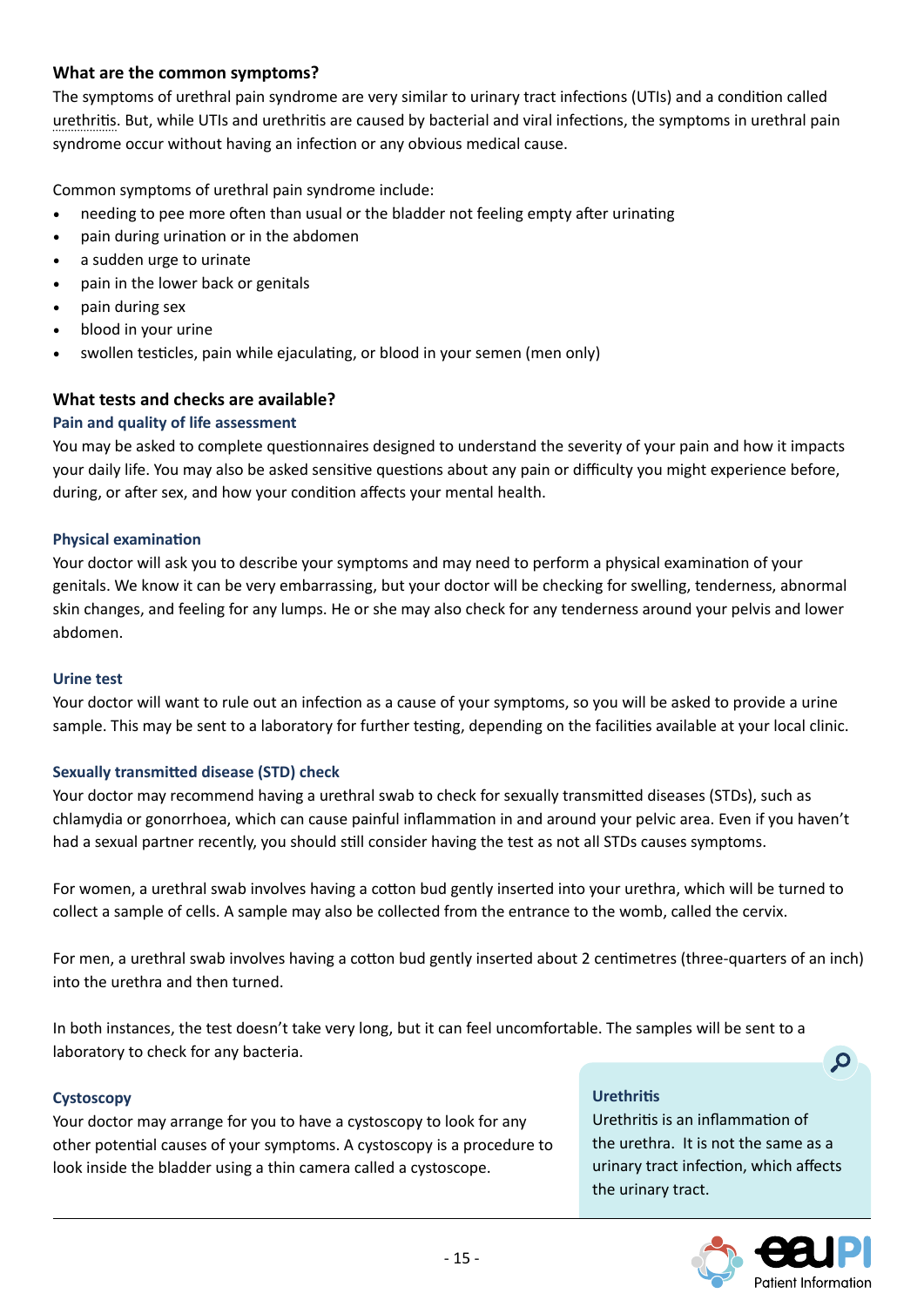#### <span id="page-15-0"></span>**Ultrasound**

An ultrasound uses sound waves to send images to a computer. It allows your doctor to see inside your pelvic region and get a detailed look at the surrounding tissues to help rule out known causes of pain in and around the urethra.

#### **What treatments are available?**

#### **Home remedies and lifestyle changes**

Because urethral pain syndrome can have several causes, your doctor may recommend trying home remedies and lifestyle changes that reduce possible irritation to the urethra to see if this helps to improve your symptoms.

These may include:

- avoiding the use of scented products around your genitals such as perfumes, soaps, or bubble bath
- avoiding the use of certain contraceptives such as diaphragms and spermicidal jellies and opting for condoms instead
- avoiding the use of perfumed or scented sanitary products and tampons (women only)
- reducing your intake of caffeinated drinks and drinking water instead
- limiting the amount of spicy food you eat
- avoiding activities that put excessive pressure on your urethra (such as cycling, horse riding, or riding a motorcycle)
- urinating shortly after sex

#### **Medications**

There is no specific medication developed to treat urethral pain syndrome, but your doctor may still recommend medication that might help manage your symptoms. These may include:

- anti-inflammatory and pain relief medication like ibuprofen or paracetamol
- anti-depressants, such as amitriptyline, which is commonly used to treat chronic pain
- alpha-blockers to help relax the muscles around your pelvis, which might ease your symptoms, such as painful urination
- antibiotics if your doctor thinks you might have an infection that hasn't been detected on tests

If you regularly take anti-inflammatory or pain relief medication, talk to your doctor so that he or she can monitor you for possible side effects. These types of over-the-counter medications have a limit to how much pain they can control. You should not exceed the recommended daily dose as taking these medications beyond a certain dosage will not provide you with any additional benefit and may increase your risk of serious side effects.

#### **Nerve stimulation**

Some people find their symptoms are lessened by nerve stimulation. As with all treatments, nerve stimulation may not be suitable for everyone, but your doctor will be able to discuss this with you.

The most common types of nerve stimulation that might be offered to you as a treatment for urethral pain syndrome include:

#### *• Transcutaneous electrical nerve stimulation (TENS)*

TENS therapy is a pain relief technique that uses a device to deliver mild electrical impulses through electrodes placed on painful areas of the body. The use of TENS treatment for prostate pain syndrome has been shown to be effective in clinical trials for around 50% of men.

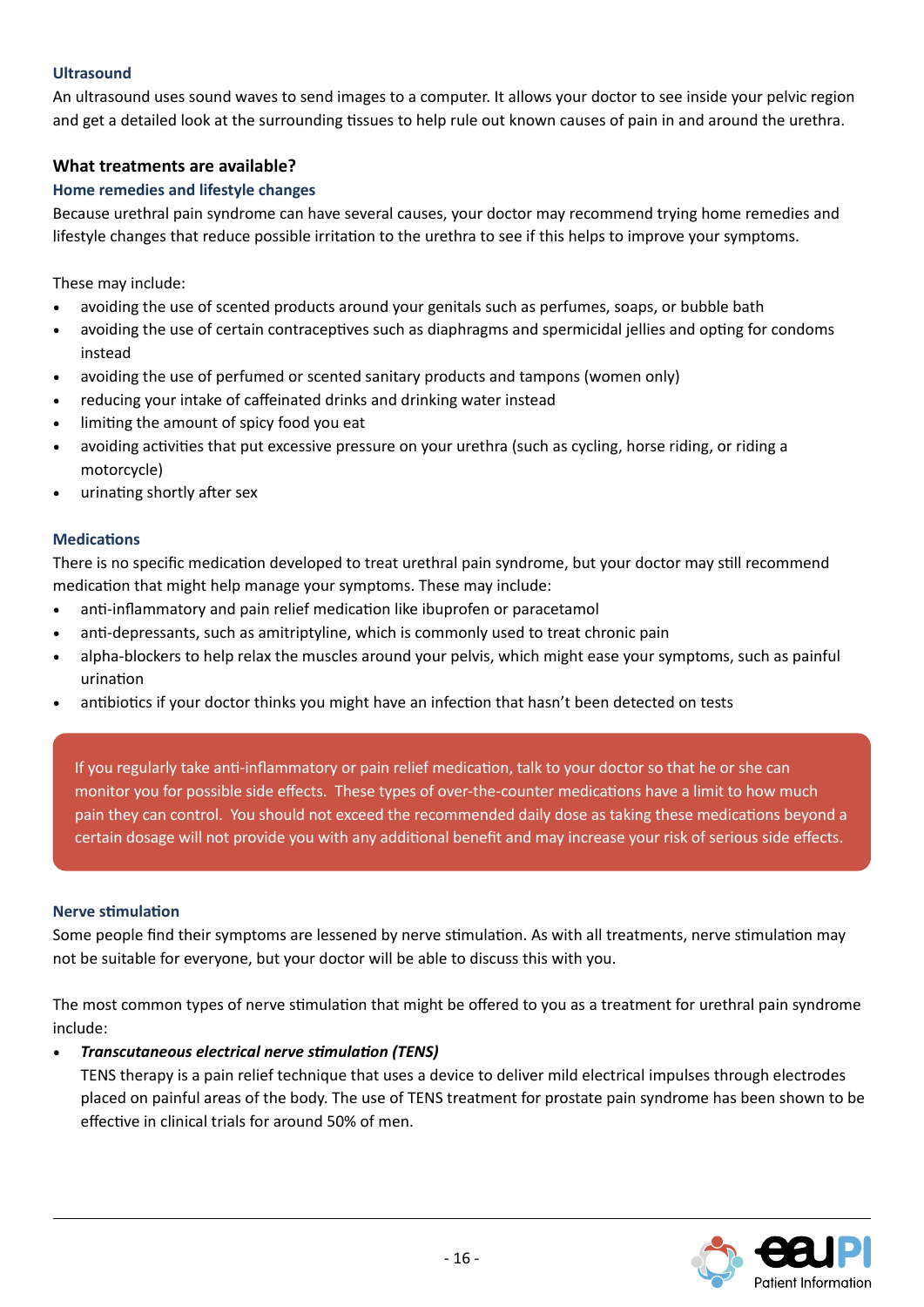#### <span id="page-16-0"></span>*• Sacral nerve stimulation (SNS)*

If your doctor recommends trying SNS, you will need to have a thin wire (called an electrode) inserted under your skin. The procedure is done under a local or general anaesthetic. A control unit, about the size of a mobile phone, is then used to change and control the frequency of electrical signals delivered to the electrode, which stimulates the sacral nerves.

#### *• Posterior tibial nerve stimulation*

Also called PTNS, this type of nerve stimulation involves having a tiny needle inserted into your foot which is used to send electrical pulses to the nerves around your pelvis.

Nerve stimulation can feel a little uncomfortable at first, but it is not painful. The treatment usually starts with a low level of intensity, and may be increased, but only up to a certain point where you still feel comfortable.

## **About vaginal and vulvar pain syndrome**

#### **What is the difference between the vulva and the vagina?**

The vulva is the medical term for your genitals, including the mons pubis, labia majora and minora, clitoris, opening of the urethra, and the vagina. The vagina connects to your uterus, or womb, and is the canal that babies pass through during childbirth, as well as your menstrual flow.

Many women prefer to use the term vagina, despite knowing the difference in terminology. When talking about your condition with your doctor, whatever word you prefer to use is okay - you need to feel as comfortable as possible when talking about embarrassing topics.



#### **What is vaginal and vulvar pain syndrome?**

#### Vaginal and vulvar pain syndrome is also known as vulvodynia or chronic vaginal pain.

Vaginal and vulvar pain syndrome is persistent, unexplained pain in a woman's genital area. The pain can occur in different areas of the vulva at different times, called generalised pain, or occur at the entrance of the vagina, called focal pain.

It can happen to women of all ages and be very distressing. The condition can affect your relationships, reduce your sex drive, and cause you to experience low mood and depression.

It's important to know that vaginal and vulvar pain is not infectious. It is not related to cancer, and you will not pass it on to your partner.

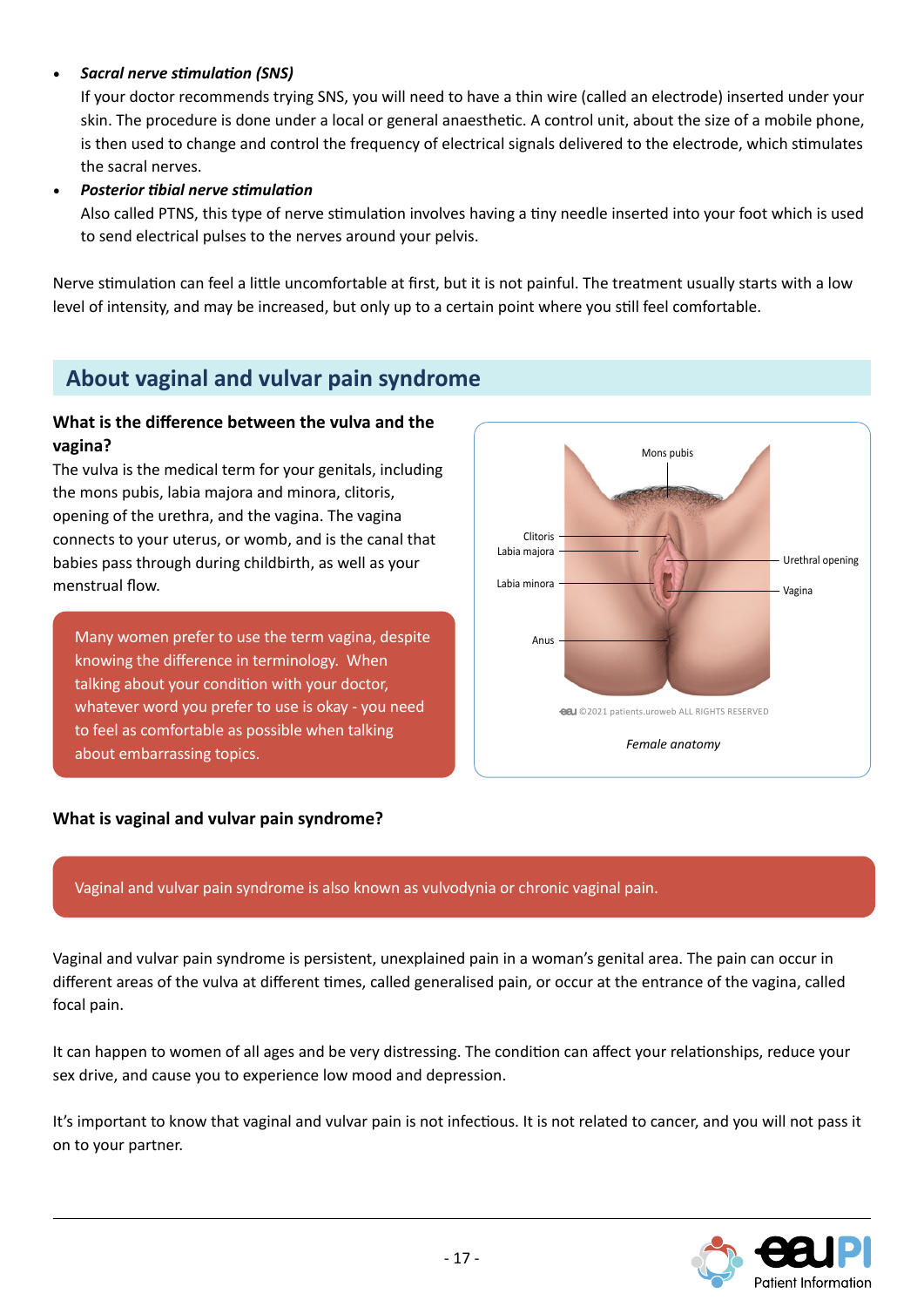#### <span id="page-17-0"></span>**What causes vaginal and vulvar pain syndrome?**

The condition can be caused by an infection, trapped nerves, or nerve damage caused by:

- previous surgery
- childbirth
- repeat episodes of severe vaginal thrush
- hormonal changes

In some cases, the condition may be triggered by a sensitivity to the products you are using, skin conditions, or immune system disorders.

#### **What are the common symptoms?**

Vaginal and vulvar pain is often described as either a burning sensation that comes on only after touch or pressure, such as during sex or when inserting a tampon. It can also be more widespread with no specific trigger.

#### **What tests and checks are available?**

#### **Pain and quality of life assessment**

You may be asked to complete questionnaires designed to understand the severity of your pain and how it impacts your daily life. You may also be asked sensitive questions about any pain or difficulty you might experience before, during, or after sex, and how your condition affects your mental health.

#### **Physical examination**

Your doctor will ask you to describe your symptoms and will need to ask you about your sexual history. So, you may be asked if you have ever had vaginal infections, vaginal dryness and if it hurts when you have sex.

Please be aware that your doctor may ask you if you have ever been a victim of sexual abuse. This is because vaginal and vulvar pain can be caused by trauma to the vulva. We realise this can be a very upsetting topic to talk about, especially if it is something that you haven't discussed before. Try to be as open and honest as you feel comfortable.

Your doctor will need to perform a physical examination of your vulva, including your vagina. We know it can be very embarrassing, but your doctor will be checking for swelling or tenderness. He or she may also check for any tenderness around your pelvis and lower abdomen.

#### **Swab test**

Your doctor may recommend having a urethral swab to check for:

- Sexually transmitted diseases (STDs), such as chlamydia or gonorrhoea, can have no symptoms but cause painful inflammation in and around your pelvic area.  $\Omega$
- Bacterial vaginosis, a common infection caused by an imbalance in naturally occurring bacteria.
- Vaginal thrush is a common infection caused by an increase of Candida albicans, a yeast that lives naturally in the bowel and in small numbers in the vagina.

A urethral swab involves having a cotton bud gently inserted into your urethra, which will be turned to collect a sample of cells. A sample may also be collected from the entrance to the womb, called the cervix.

**Immune system disorders** Your immune system is your body's natural defence system. It protects your body from harmful substances, bacteria and cell changes that could make you ill. It is made up of various organs, cells, and proteins. If you have an immune system disorder, your immune system mistakenly attacks your body.

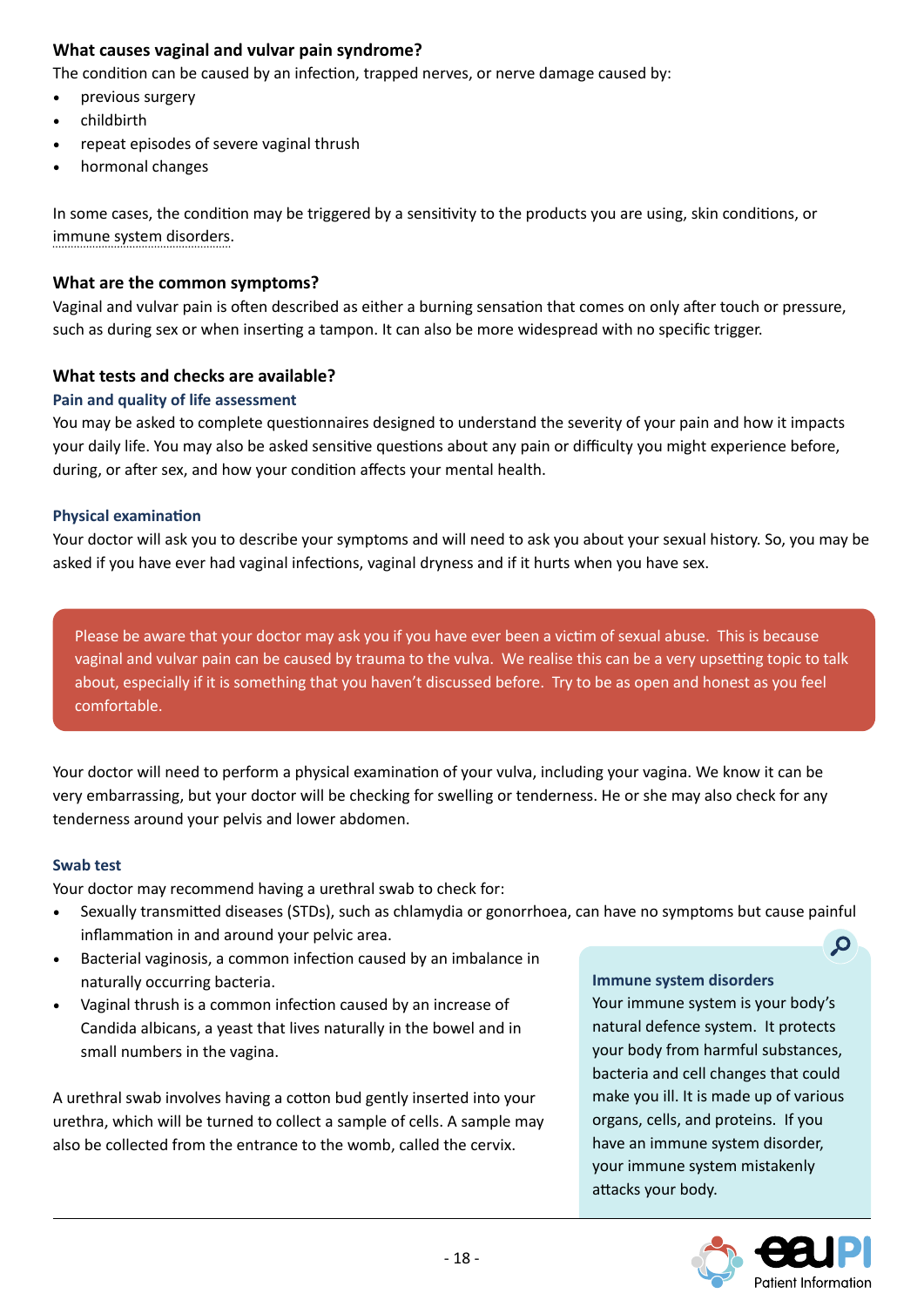<span id="page-18-0"></span>The test doesn't take very long, but it can feel uncomfortable or painful if your condition is triggered by touch. The samples will be sent to a laboratory for testing.

#### **What treatments are available?**

#### **Home remedies and lifestyle changes**

Your doctor may recommend trying home remedies and lifestyle changes to help reduce as much irritation to the vulva as possible, such as:

- wearing cotton underwear and loose-fitting skirts or trousers
- avoiding the use of scented products around your genitals such as perfumes, soaps, or bubble bath
- avoiding the use of perfumed or scented sanitary products and tampons
- using petroleum jelly before swimming to help protect the vulva from chlorine
- using a doughnut-shaped cushion when sitting for prolonged periods

Although having sex can be painful, try not to avoid it (or touching your vulva) completely, as this may make you more sensitive.

#### **Medication**

#### *Over the counter*

There are some over the counter treatments, such as lubricants, aqueous cream, which may help to soothe the vulva, and aesthetic gels that can help make having sex more comfortable. It is best to talk to your doctor first to see if he/ she recommends them for you.

#### *Anti-depressants*

Anti-depressants are often used to treat conditions where the nerves are hypersensitive. The medication aims to relax the nerves. Your doctor may recommend a course of anti-depressants to see if this helps ease your pain.

#### **Counselling**

Cognitive behavioural therapy, or CBT, is a type of talking therapy. It is based on the idea that thoughts, feelings, what we do, and how our bodies feel are connected. CBT aims to help you manage your pain by learning coping skills and changing the way you think and behave.

If your condition affects your intimate relationship, then your doctor may recommend a specific type of counselling that aims to help you cope with the fear and anxiety that can happen when you have pain affecting your vagina and vulva.

#### **Physiotherapy**

Your pain may be triggered by spasms of the muscles around your pelvic floor. These muscles are found between your pubic bone and tailbone. You doctor may recommend support for a physiotherapist to teach you a series of exercises designed to help relax the muscles around your vagina.

Physiotherapy isn't always just about targeted exercises. Your physiotherapist may also discuss lifestyle changes, education, and treatment such as vaginal cones or the use of a TENS machine to help relieve your symptoms.

#### **TENS**

Transcutaneous electrical nerve stimulation (TENS) is a method of pain relief involving the use of a mild electrical current.



 $\mathbf{Q}$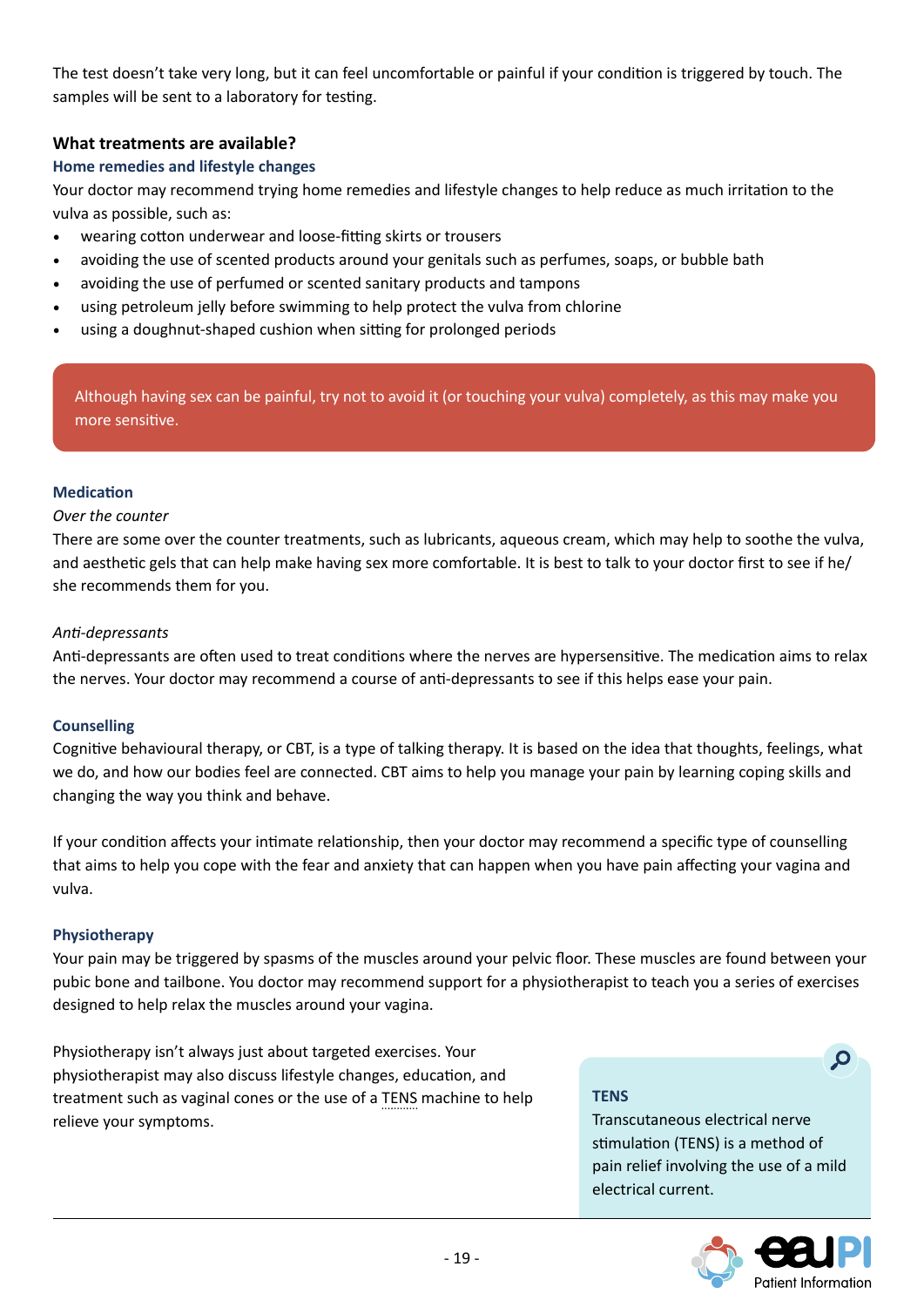# My notes and questions

<span id="page-19-0"></span>

|  | $\mathcal{L}^{\text{max}}$ . The set of $\mathcal{L}^{\text{max}}$ |
|--|--------------------------------------------------------------------|
|  |                                                                    |
|  |                                                                    |
|  |                                                                    |
|  |                                                                    |
|  |                                                                    |
|  |                                                                    |
|  |                                                                    |
|  |                                                                    |
|  |                                                                    |
|  |                                                                    |
|  |                                                                    |
|  |                                                                    |
|  |                                                                    |
|  |                                                                    |
|  |                                                                    |
|  |                                                                    |
|  |                                                                    |
|  |                                                                    |
|  |                                                                    |
|  |                                                                    |
|  |                                                                    |
|  |                                                                    |
|  |                                                                    |
|  |                                                                    |
|  |                                                                    |
|  |                                                                    |
|  |                                                                    |
|  |                                                                    |
|  |                                                                    |
|  |                                                                    |
|  |                                                                    |
|  |                                                                    |
|  |                                                                    |
|  |                                                                    |
|  |                                                                    |
|  |                                                                    |
|  |                                                                    |
|  |                                                                    |
|  |                                                                    |
|  |                                                                    |
|  |                                                                    |
|  |                                                                    |
|  |                                                                    |
|  |                                                                    |
|  |                                                                    |
|  |                                                                    |
|  |                                                                    |
|  |                                                                    |
|  |                                                                    |
|  |                                                                    |
|  |                                                                    |
|  |                                                                    |
|  |                                                                    |
|  |                                                                    |
|  |                                                                    |
|  |                                                                    |
|  |                                                                    |
|  |                                                                    |
|  |                                                                    |
|  |                                                                    |
|  |                                                                    |
|  |                                                                    |
|  |                                                                    |
|  |                                                                    |
|  |                                                                    |
|  |                                                                    |
|  |                                                                    |
|  |                                                                    |
|  |                                                                    |
|  |                                                                    |
|  |                                                                    |
|  |                                                                    |
|  |                                                                    |
|  |                                                                    |
|  |                                                                    |
|  |                                                                    |
|  |                                                                    |
|  |                                                                    |
|  |                                                                    |
|  |                                                                    |
|  |                                                                    |
|  |                                                                    |
|  |                                                                    |
|  |                                                                    |
|  |                                                                    |
|  |                                                                    |
|  |                                                                    |
|  |                                                                    |